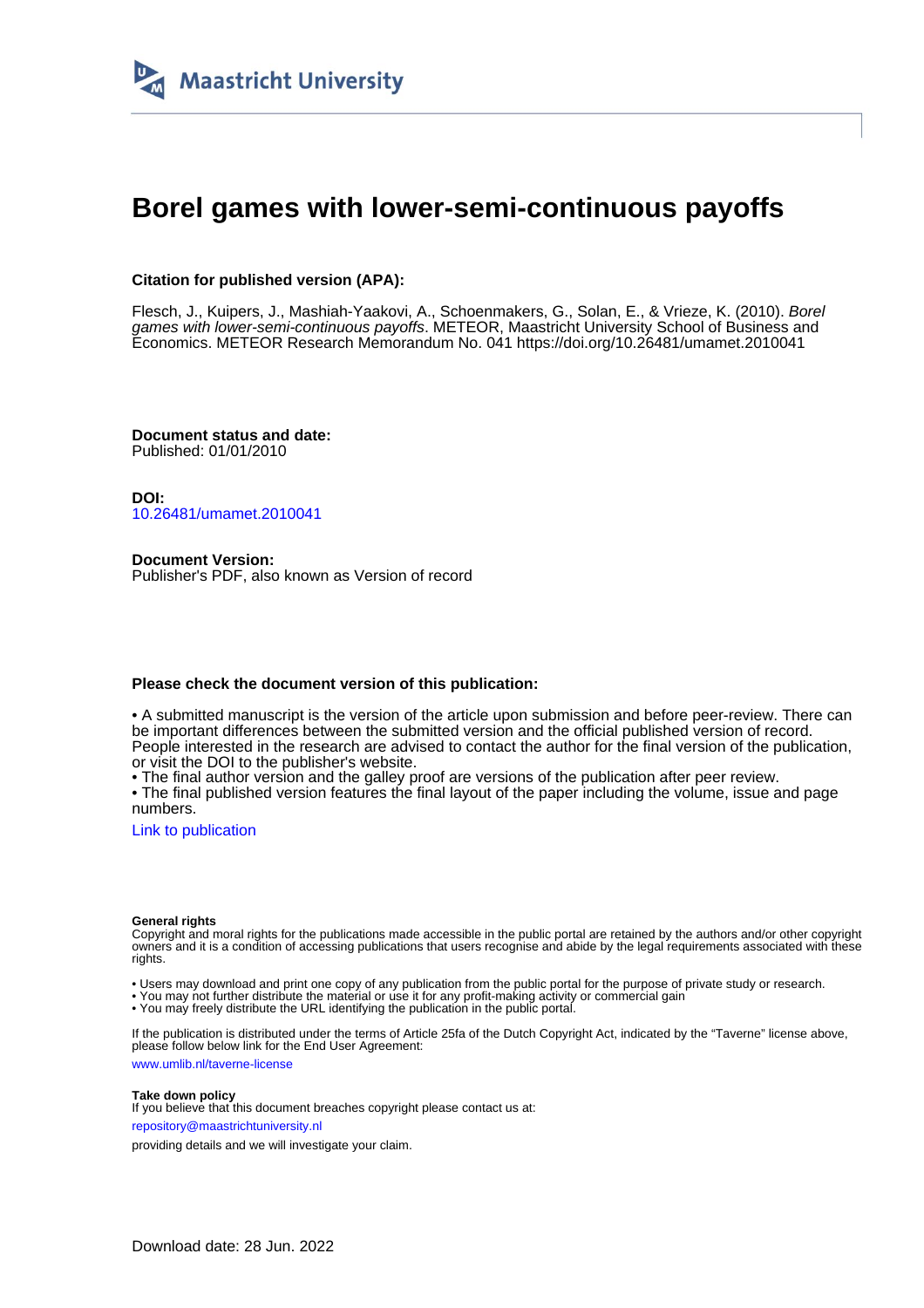

János Flesch, Jeroen Kuipers, Ayala Mashiah-Yaakovi, Gijs Schoenmakers, Eilon Solan, Koos Vrieze

**Borel Games with Lower-Semi-Continuous Payoffs** 

RM/10/041

# **METEOR**

**Maastricht University School of Business and Economics** Maastricht Research School of Economics of Technology and Organization

P.O. Box 616 NL - 6200 MD Maastricht The Netherlands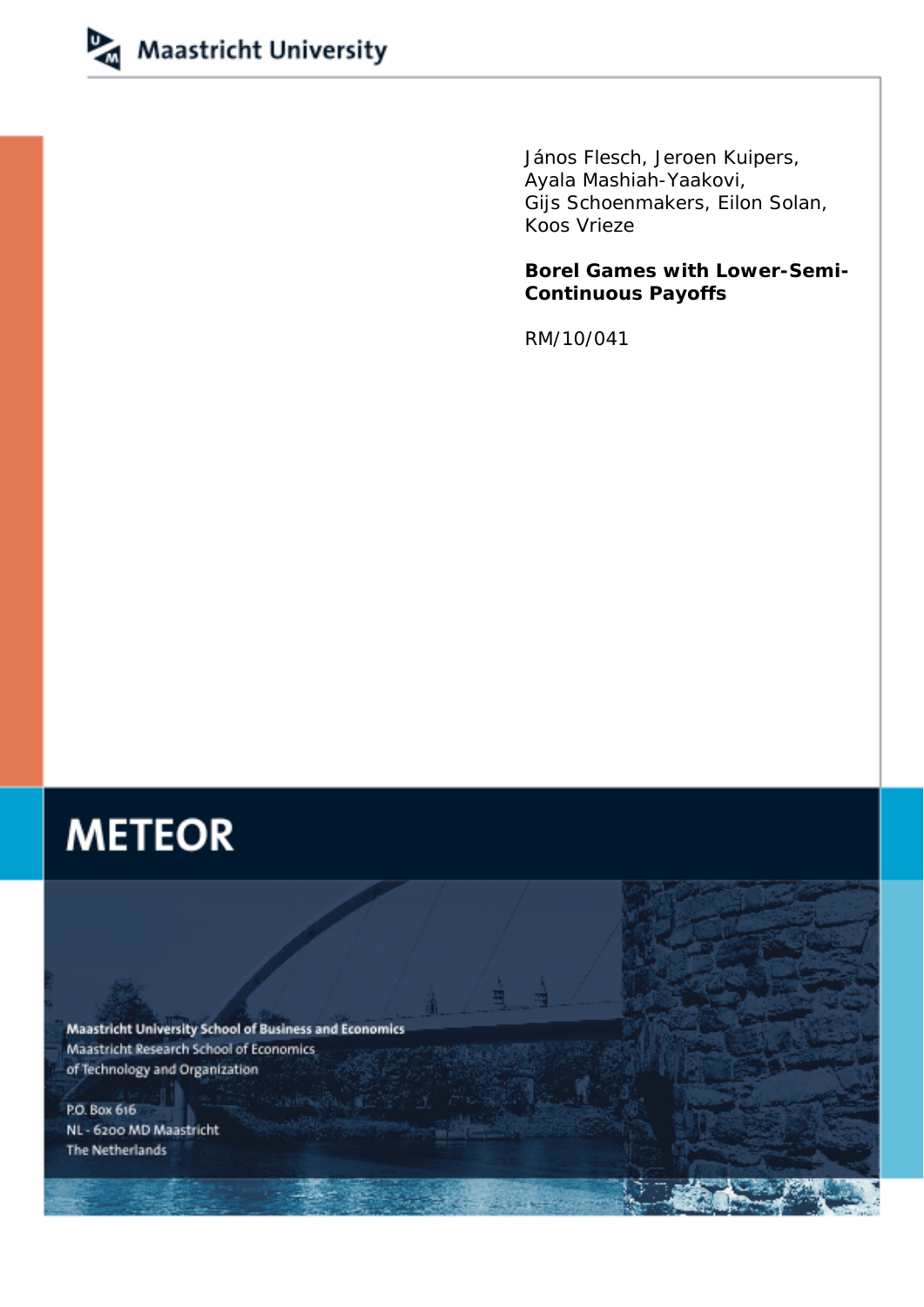# Borel Games with Lower-Semi-Continuous Payoffs∗†

János Flesch<sup>‡</sup>, Jeroen Kuipers<sup>§</sup> Ayala Mashiah-Yaakovi, Gijs Schoenmakers§ , Eilon Solan¶ and Koos Vrieze§

March 7, 2010

#### Abstract

We prove that every multi-player Borel game with bounded and lowersemi-continuous payoffs admits a subgame-perfect  $\varepsilon$ -equilibrium in pure strategies. This result complements Example 3 in Solan and Vieille (2003), which shows that a subgame-perfect  $\varepsilon$ -equilibrium in pure strategies need not exist when the payoffs are not lower-semi-continuous. In addition, if the range of payoffs is finite, we characterize in the form of a Folk Theorem the set of all plays and payoffs that are induced by subgame-perfect 0 equilibria in pure strategies.

# 1 Introduction

A multi-player Borel game is a sequential game with perfect information and without chance moves. The payoff of each player is a function of the infinite sequence of actions that the players choose. Borel games were introduced by Gale and Stewart (1953), who studied two-player zero-sum games where the payoff function is the indicator of some set. In other words, player 1 wins if the play generated by the players is in a given set of plays, and player 2 wins otherwise. Martin (1975) proved that if the winning set of player 1 is Borel measurable, then the game is determined: either player 1 has a winning strategy or player 2 has a winning strategy. This result implies that every two-player

<sup>∗</sup>The research of Mashiah-Yaakovi and Solan was supported by the Israel Science Foundation (grant number 212/09).

<sup>†</sup>The research of Mashiah-Yaakovi was partially supported by the Farajun Foundation Fellowship.

<sup>‡</sup>Dept. of Quantitative Economics, Maastricht University, P.O. Box 616, 6200MD, Maastricht, The Netherlands. E-mail: j.flesch@maastrichtuniversity.nl.

 ${}^{\S}$ Dept. of Knowledge Engineering, Maastricht University, P.O. Box 616, 00MD, Maastricht, The Netherlands. E-mail: kuipers@maastrichtuniversity.nl. 6200MD, Maastricht, The Netherlands. E-mail: kuipers@maastrichtuniversity.nl, gm.schoenmakers@maastrichtuniversity.nl, koos@ictvrieze.nl.

<sup>¶</sup>School of Mathematical Sciences, Tel Aviv University, Tel Aviv 69978, Israel. E-mail: ayalam@post.tau.ac.il, eilons@post.tau.ac.il.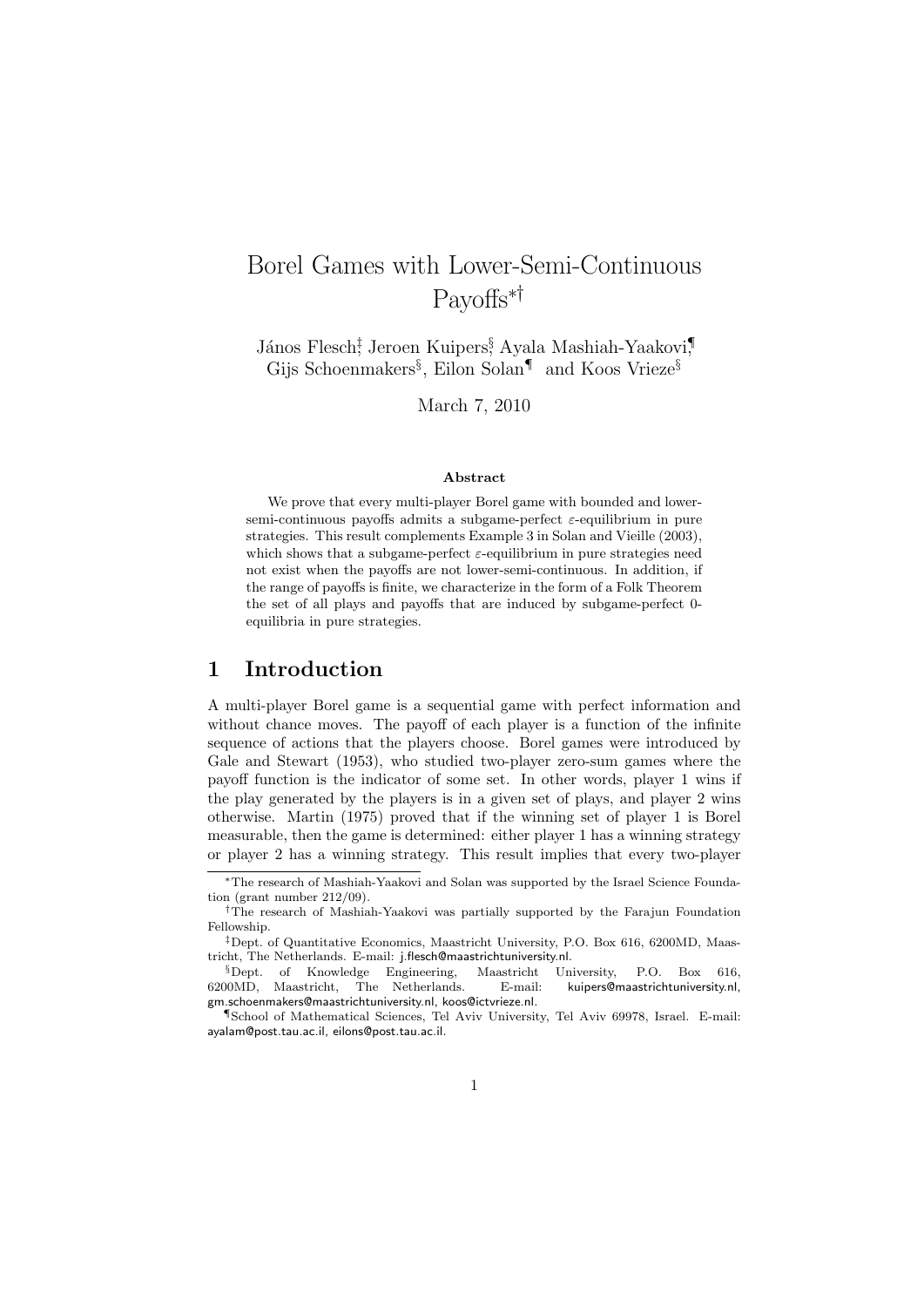zero-sum Borel game has a value, provided the payoff function is bounded and measurable.

Mertens and Neyman (see Mertens, 1987) used the existence of the value in two-player zero-sum Borel games to prove that for every  $\varepsilon > 0$ , every multiplayer non-zero-sum Borel game has a pure  $\varepsilon$ -equilibrium, provided the payoff functions are bounded and Borel measurable. Roughly, the  $\varepsilon$ -equilibrium strategies constructed by Mertens and Neyman are as follows: each player i starts by following an  $\frac{\varepsilon}{2}$ -optimal strategy in an auxiliary two-player zero-sum game  $G_i$ , where the payoff is that of player i, player i is the maximizer and the other players try to minimize player i's payoff. This goes on as long as no player deviates. Once some player, say player  $i$ , deviates, the other players switch to an  $\frac{\varepsilon}{2}$ -optimal strategy of the minimizers in the game  $G_i$ .

Thus, the players start by generating a play that yields all of them a high payoff, and, if a player deviates, he is punished with a low payoff. This construction has the disadvantage that in the punishment phase, the punishers play without regard to their own payoffs. Therefore, in real-life situations, players may be reluctant to follow the equilibrium strategies constructed by Mertens and Neyman.

To deal with such non-credible threats of punishment, Selten (1965, 1973) introduced the concept of subgame-perfect equilibrium. A strategy vector is a subgame-perfect  $\varepsilon$ -equilibrium if it induces an  $\varepsilon$ -equilibrium after any possible finite history of actions. Ummels (2005) proved the existence of a subgameperfect equilibrium in pure strategies for multi-player Borel games when the payoff function of each player is the indicator of some Borel set. His proof is based on the following recursive construction. First, one identifies all finite histories which are a winning position to at least one of the players; that is, if this finite history occurs, one of the players can ensure that his payoff is 1. After such finite histories, one instructs every winning player to play his winning strategy. This leads to a pruned game where all moves which are excluded by these winning strategies are eliminated. One subsequently identifies winning positions to the players in this new game, and prunes it in a similar way. The process repeats itself, until it reaches a stable state. Ummels proves that a combination of remaining strategies is a subgame-perfect equilibrium of the original game.

In the present paper we show that every multi-player Borel game with bounded and lower-semi-continuous payoffs admits a pure subgame-perfect  $\varepsilon$ equilibrium, for every  $\varepsilon > 0$ . This result complements Example 3 in Solan and Vieille (2003) that shows that when the payoff function of at least one player is not lower-semi-continuous, a pure subgame-perfect  $\varepsilon$ -equilibrium need not exist. Our proof makes use of a transfinite construction. A different type of transfinite construction was used by Maitra and Sudderth (1993) to prove the existence of the value in a certain class of stochastic games. In Section 4.2 we point at another possible application of our technique.

The determinacy of Borel games has attracted a lot of attention in descriptive set theory (see, e.g., Schilling and Vaught (1983) and Kechris (1995)). A rich literature identifies winning positions for the two players in the class of games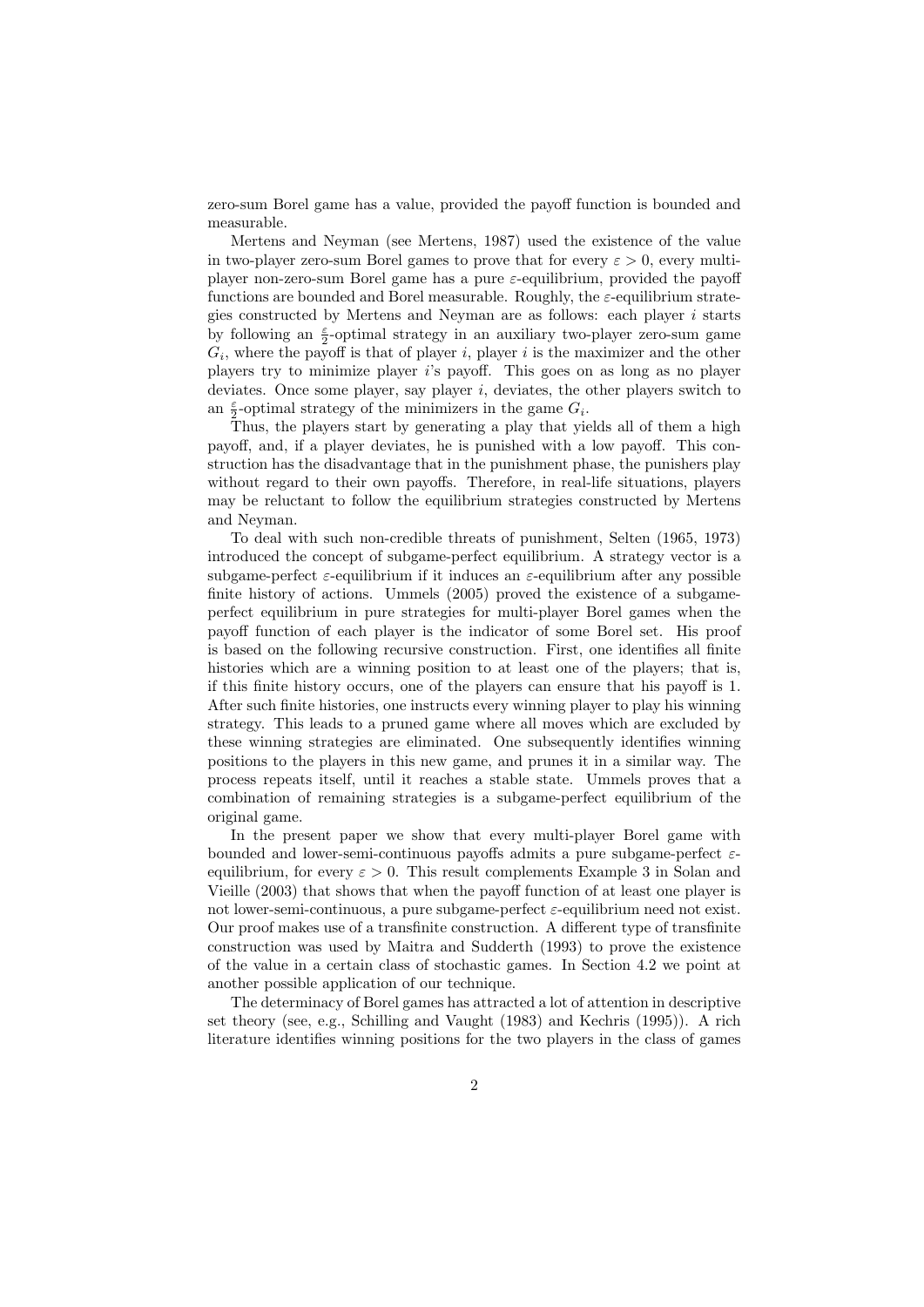that are played on graphs (see Grädel  $(2004)$  for a survey). Two-player zerosum Borel games were used in the computer science literature to study reactive non-terminating programs (see, e.g., Thomas (2002)) and model checking in  $\mu$ -calculus (see, e.g., Emerson et al. (2001)), and in economics to show that measurable tests are manipulable (Shmaya, 2008).

Our result also relates to the game theoretic literature that studies the existence of a subgame-perfect  $\varepsilon$ -equilibrium in various classes of infinite games, see, e.g., Solan and Vieille (2003), Mashiah-Yaakovi (2009), Kuipers et al. (2008) or Flesch et al. (2010). In particular, our result generalizes results in Flesch et al.  $(2010)$ .

The paper is organized as follows. The model and the main result appear in Section 2. Section 3 contains the proof of the main result, and Section 4 concludes with comments.

# 2 The Model and the Main Result

**Definition 1.** An n-player Borel game is a quadruple  $(I, A, i, (u^j)_{j \in I})$  where  $I = \{1, 2, \ldots, n\}$  is the set of players, A is a non-empty set<sup>1</sup> of actions, i :  $\bigcup_{t\in\mathbf{N}}A^{t-1}\to I$  is a function<sup>2</sup> that assigns an active player to each finite sequence of actions, and  $u^j : A^N \to \mathbf{R}$  is the payoff function, for every player  $j \in I$ .

A Borel game is a sequential game, where at each stage  $t \in \mathbb{N}$ , knowing the past history  $h_t = (a_1, a_2, \ldots, a_{t-1})$ , player  $i(h_t)$ , the active player at stage t, chooses an action  $a_t \in A$ . The payoff to each player  $j \in I$  is  $u^j(a_1, a_2, \ldots)$ . The description of the game is common knowledge among the players.

Comment 2. The assumption that the action set is the same for all players and for all stages is made for simplicity of notations only. Nothing that is said below would be affected if the action sets would depend on the player, on the stage, or in fact on the whole past play.

The set of finite histories where player  $j$  is the active player is:

$$
\mathcal{H}^{j} = i^{-1}(j) = \{ h \in \bigcup_{t \in \mathbf{N}} A^{t-1} : i(h) = j \}.
$$

The set of all finite histories is then  $\mathcal{H} = \cup_{j \in I} \mathcal{H}^j$ .

**Definition 3.** A (pure) strategy for player j is a function  $\sigma^j : \mathcal{H}^j \to A$ . A (pure) strategy profile is a vector of strategies  $\sigma = (\sigma^j)_{j \in I}$ .

In the present paper we discuss only pure strategies, and by a strategy or by a strategy profile we will always mean a pure one. We denote by  $\Sigma^j$  the strategy space of player j, and by  $\Sigma = \times_{j \in I} \Sigma^j$  the set of all strategy profiles.

<sup>&</sup>lt;sup>1</sup>The set of actions  $A$  may be finite or infinite.

<sup>&</sup>lt;sup>2</sup>By convention, the initial history is the empty history  $h_1 = \emptyset$ , and  $A^0 = {\emptyset}$ .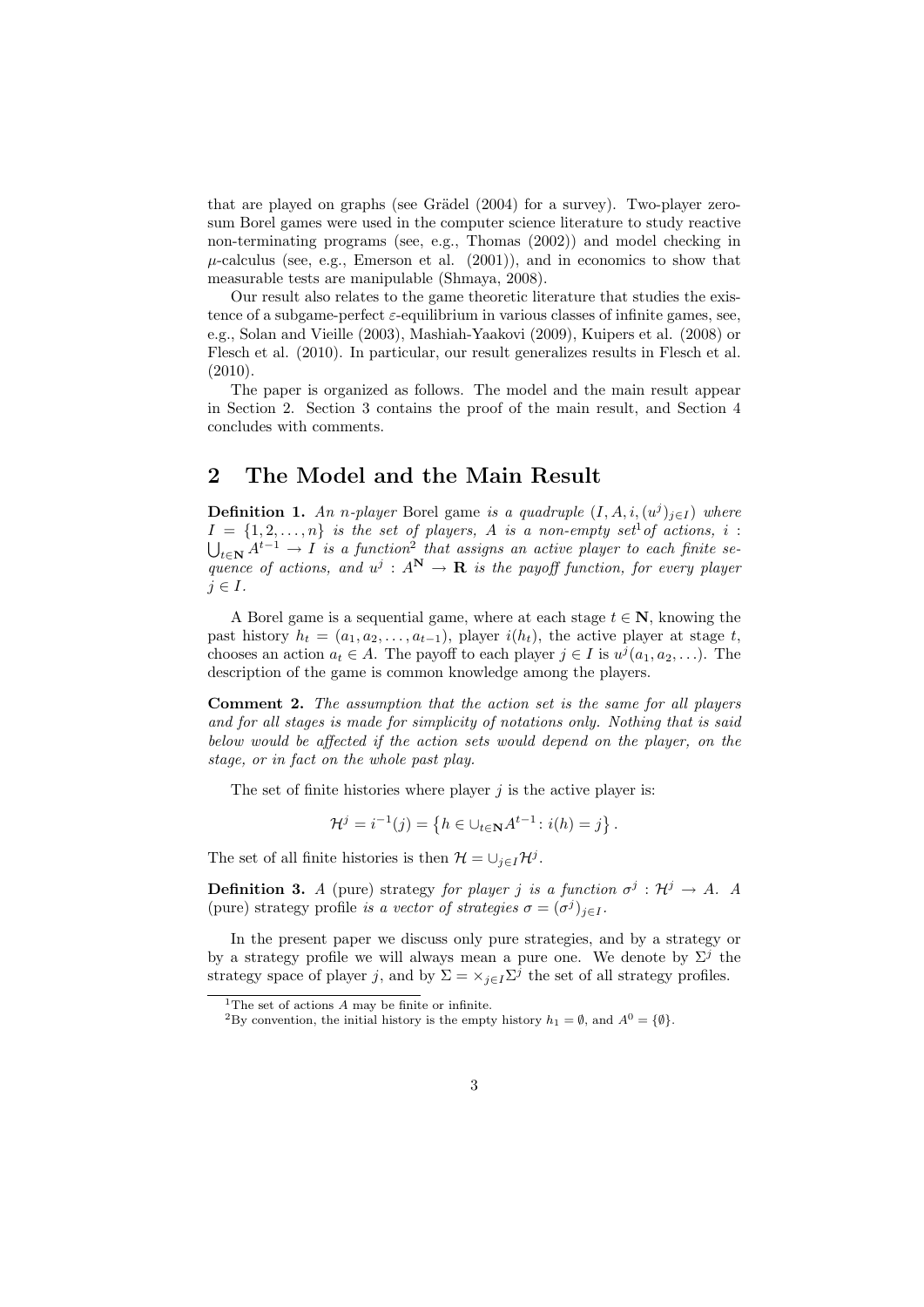An infinite sequence of actions  $p \in A^N$  is called a play. Every strategy profile  $\sigma \in \Sigma$  determines a unique play  $p(\sigma) = (a_t)_{t \in \mathbb{N}} \in A^{\mathbb{N}}$  recursively as follows:

$$
a_1 = \sigma^{i(\emptyset)}(\emptyset),
$$
  
\n
$$
a_t = \sigma^{i(h_t)}(h_t), \text{ where } h_t = (a_1, a_2, \dots, a_{t-1}), \forall t \in \mathbb{N}.
$$

We denote by  $u^j(\sigma) = u^j(p(\sigma))$  the payoff of player j when the players follow σ.

For  $j \in I$  we denote by  $-j = I \setminus \{j\}$  the set of all players excluding j. If  $\sigma$ is a strategy profile and j is a player, then  $\sigma^{-j} = (\sigma^k)_{k \in I \setminus \{j\}}$ .

**Definition 4.** Let  $\varepsilon \geq 0$ . A strategy profile  $\sigma_* = (\sigma_*^j)_{j \in I}$  is an  $\varepsilon$ -equilibrium if  $u^j(\sigma_*) \geq u^j(\sigma_*^{-j}, \sigma^j) - \varepsilon$  for every player  $j \in I$  and every strategy  $\sigma^j \in \Sigma^j$ .

Throughout the paper we endow A with the discrete topology, and  $A^N$  with the product topology.

The two-player game is called *zero-sum* if  $u^1(p)+u^2(p) = 0$  for every  $p \in A^N$ . The result of Martin (1975) implies that in zero-sum games, an  $\varepsilon$ -equilibrium exists for every  $\varepsilon > 0$  under quite general conditions.

**Theorem 5.** If the game is zero-sum, and if  $u^1$  is bounded and Borel measurable, then an  $\varepsilon$ -equilibrium exists for every  $\varepsilon > 0$ .

This results implies the existence of an  $\varepsilon$ -equilibrium in every multi-player Borel game.

**Theorem 6** (Mertens and Neyman, see Mertens, 1987). If  $u^j$  is bounded and Borel measurable for every player  $j \in I$ , then an  $\varepsilon$ -equilibrium exists for every  $\varepsilon > 0$ .

A stronger notion of equilibrium is the notion of subgame-perfect equilibrium. Every finite history  $h = (a_1, a_2, \ldots, a_l) \in \mathcal{H}$ , together with a strategy profile  $\sigma$ , determines an infinite play  $p(\sigma | h) = (b_t)_{t \in \mathbb{N}} \in A^{\mathbb{N}}$  recursively as follows:

$$
b_t = a_t, \quad 1 \le t \le l,
$$
  
\n
$$
b_t = \sigma^{i(h_t)}(h_t), \quad \text{where } h_t = (b_1, b_2, \dots, b_{t-1}), \ l < t.
$$

This is the play that  $\sigma$  generates given that the history h occurred. We denote by  $u^j(\sigma | h) = u^j(p(\sigma | h))$  the payoff of player j at this play.

**Definition 7.** Let  $\varepsilon \geq 0$ . A strategy profile  $\sigma_* = (\sigma_*^j)_{j \in I}$  is a subgame-perfect ε-equilibrium *if for every finite history*  $h \in H$ , one has

$$
u^j(\sigma_* \mid h) \geq u^j((\sigma_*^{-j}, \sigma^j) \mid h) - \varepsilon \quad \forall j \in I \quad \forall \sigma^j \in \Sigma^j.
$$

In other words, every finite history  $h$  defines the subgame that starts at  $h$ — namely, the game with payoff function  $u^{j}(\cdot | h)$  for player  $j \in I$ . A strategy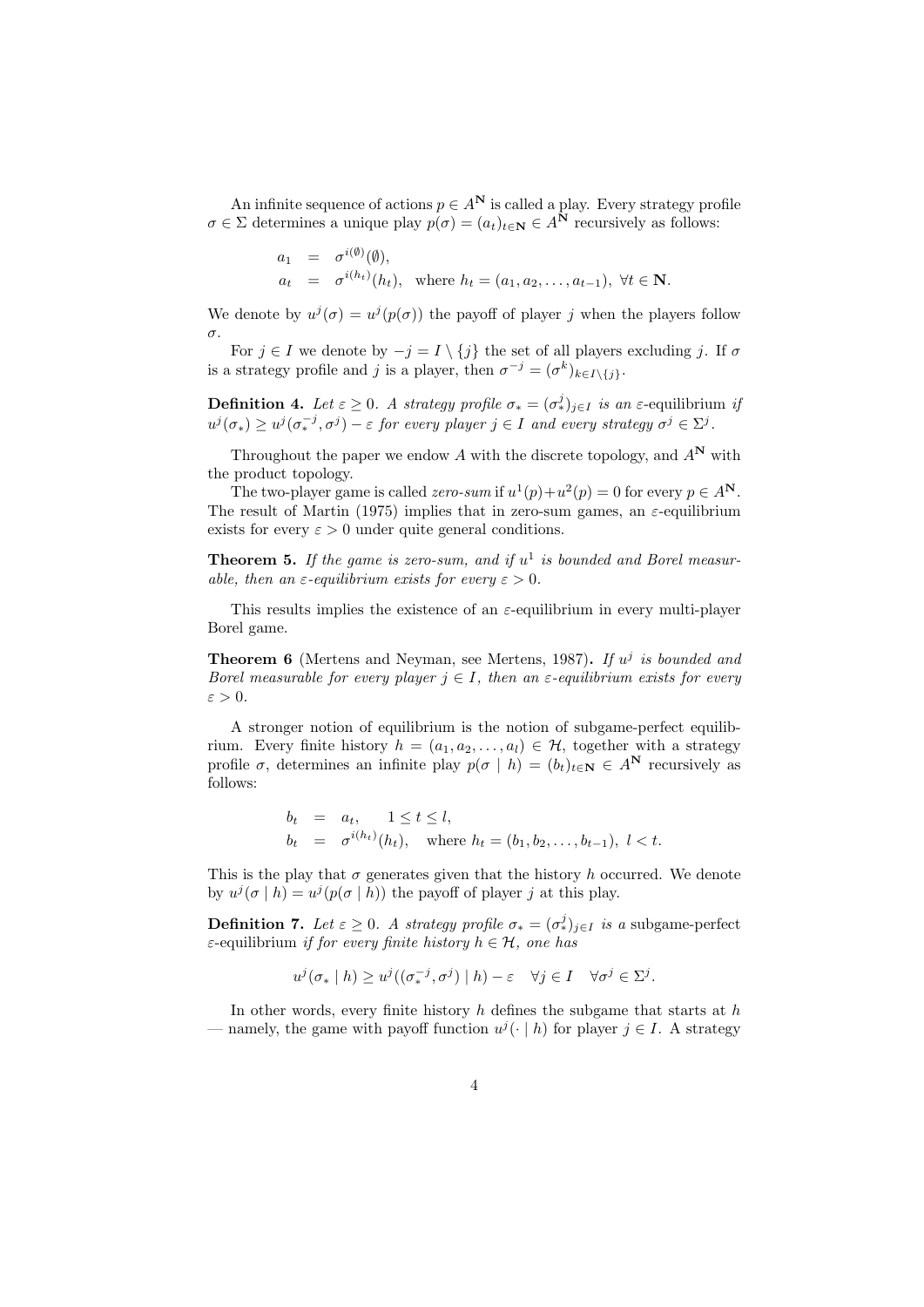profile is a subgame perfect  $\varepsilon$ -equilibrium if it induces an  $\varepsilon$ -equilibrium in all subgames.

We say that a finite history  $h = (a_t)_{t=1}^l$  is a prefix of the play  $p = (b_t)_{t \in \mathbb{N}} \in$  $A^N$ , or that p is an extension of h, if  $a_t = b_t$  for every  $t \in \{1, 2, ..., l\}$ , and we denote it by  $h \prec p$ . We say that a finite history  $h = (a_t)_{t=1}^l$  is a prefix of the finite history  $h' = (b_t)_{t=1}^m$ , or that h' is an extension of h, if  $l \leq m$  and  $a_t = b_t$ for every  $t \in \{1, 2, ..., l\}$ , and we denote it by  $h \preceq h'$ .

When A is endowed with the discrete topology, and  $A^N$  is endowed with the product topology, then a sequence  $(p^k)_{k \in \mathbb{N}}$  of plays converges to a limit p if and only if every prefix h of p is a prefix of all the plays  $(p^k)_{k \in \mathbb{N}}$  except possibly of finitely many of them.

**Definition 8.** The payoff function  $u^j$  is lower-semi-continuous if for every sequence  $(p^k)_{k \in \mathbb{N}}$  of plays in  $A^N$  that converges to a limit p one has

$$
\liminf_{k \to \infty} u^j(p^k) \ge u^j(p).
$$

Note that every lower-semi-continuous function is Borel measurable. Our main result is the following.

**Theorem 9.** If the payoff function  $u^j$  is bounded and lower-semi-continuous for every player  $j \in I$ , then the game admits a subgame-perfect  $\varepsilon$ -equilibrium for every  $\varepsilon > 0$ .

This result is tight, in the sense that if the payoff function of one of the players is not lower-semi-continuous, then the game need not admit a subgameperfect  $\varepsilon$ -equilibrium for every  $\varepsilon > 0$  (see Example 3 in Solan and Vieille (2003)).

# 3 Proof of Theorem 9 and a Folk Theorem

We first argue that we can assume w.l.o.g. that the range of the payoff functions  $(u^j)_{j\in I}$  is finite. Indeed,<sup>3</sup> let  $\hat{u}^j(p)$  be the highest multiple of  $\varepsilon$  that is *strictly*<br>smaller than  $u^j(n)$ : smaller than  $u^j(p)$ :

$$
\widehat{u}^{j}(p) = \varepsilon \lfloor \frac{u^{j}(p)}{\varepsilon} \rfloor.
$$

Note that if  $u^j$  is bounded then  $\hat{u}^j$  has finite range, and if  $u^j$  is lower-semi-<br>continuous then so is  $\hat{u}^j$ . Moreover, every subgroup perfect a equilibrium in the continuous then so is  $\hat{u}^j$ . Moreover, every subgame-perfect  $\varepsilon$ -equilibrium in the game with payoff functions  $(\hat{u}^j)_{j\in I}$  is a subgame-perfect 2ε-equilibrium in the game with payoff functions  $(u^j)_{j\in I}$ . Therefore, for the proof of Theorem 9, we game with payoff functions  $(u^j)_{j\in I}$ . Therefore, for the proof of Theorem 9, we may assume w.l.o.g. that the payoff functions have finite range.

From now on, we assume that the payoff functions  $(u^j)_{j\in I}$  have finite range and are lower-semi-continuous. We will prove under these assumptions that there exists a subgame-perfect 0-equilibrium. In the proof, we use the finiteness of the range of the payoffs to have a maximal payoff and a minimal payoff in every non-empty subset of payoffs. The lower-semi-continuity of the payoff

<sup>&</sup>lt;sup>3</sup>Below,  $|x|$  is the largest integer that is *strictly* smaller than x, for every real number x.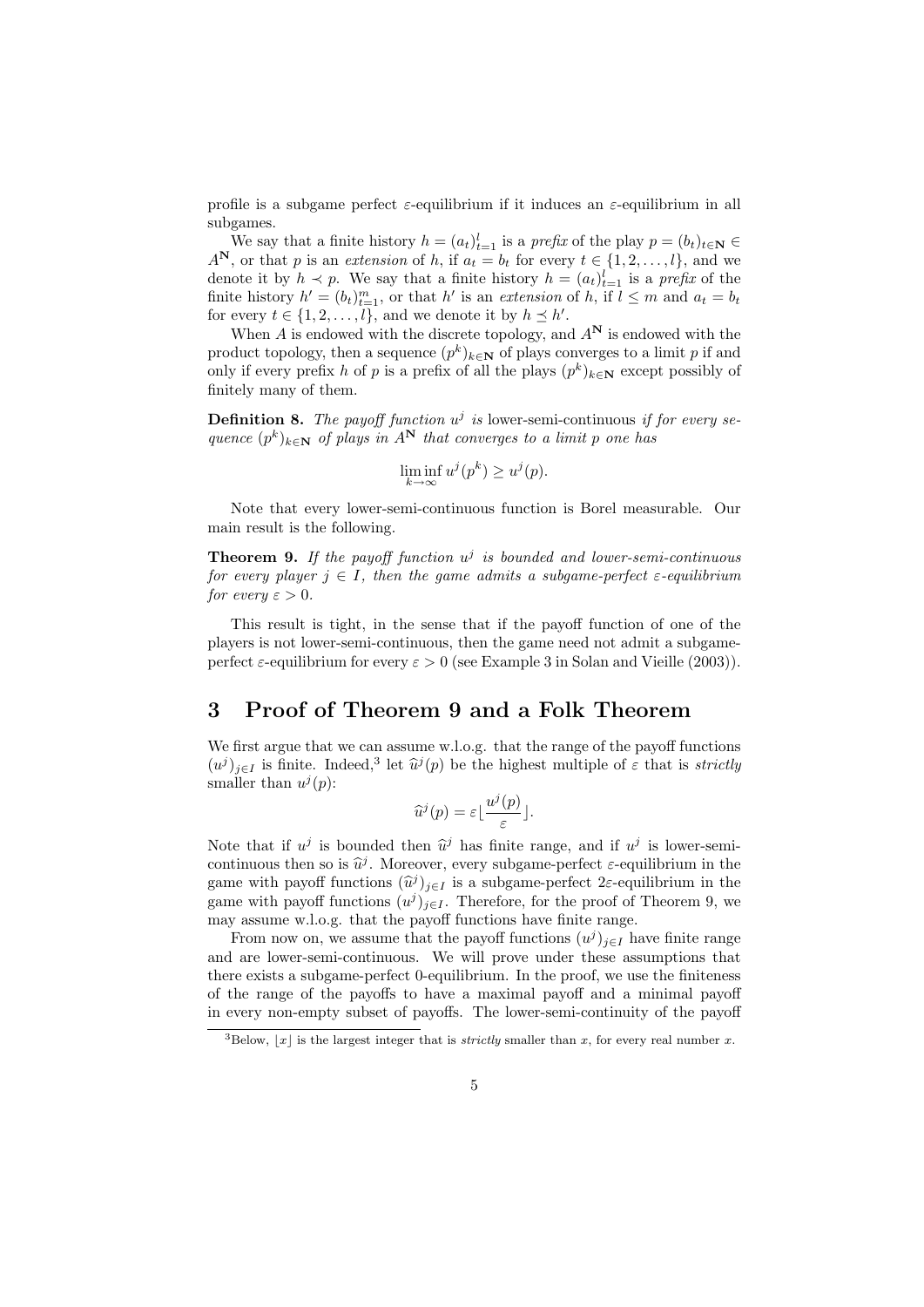functions, on the other hand, will be used to obtain the following property: when the players are supposed to play according to a strategy profile  $\sigma = (\sigma^{\ell})_{\ell \in I}$ , if some player  $j$  cannot deviate profitably by not playing the action prescribed by  $\sigma^j$  finitely many times, then he cannot deviate profitably by disobeying  $\sigma^j$ infinitely many times.

#### 3.1 Constructing some sequences

In this subsection we define for every finite history  $h \in \mathcal{H}$  and every ordinal  $\xi$ , (a) a real number  $\alpha_{\xi}(h)$ , and (b) a set  $P_{\xi}(h)$  of plays. The sequence  $(\alpha_{\xi}(h))_{\xi}$  will be a non-decreasing sequence of lower bounds to the set of subgame-perfect 0 equilibrium payoffs for player  $i(h)$  in the subgame that starts at h. The sequence  $(P_{\xi}(h))_{\xi}$  will be a non-increasing (by inclusion) sequence of sets of plays; a play that is not in  $P_{\xi}(h)$  cannot be induced by a subgame-perfect 0-equilibrium in the subgame that starts at h.

We will in fact prove a Folk theorem:  $\max_{\xi} \alpha_{\xi}(h)$  will be the minimal subgame-perfect 0-equilibrium payoff of player  $i(h)$  in the subgame that starts at h, and a play will be in all the sets  $(P_{\xi}(h))_{\xi}$  if and only if it is induced by some subgame-perfect 0-equilibrium in the subgame that starts at  $h$ .

For every finite history  $h \in \mathcal{H}$  set:

$$
P_1(h) := \{ p \in A^{\mathbf{N}} \colon h \prec p \},\tag{1}
$$

$$
\alpha_1(h) := \min_{p \in P_1(h)} u^{i(h)}(p). \tag{2}
$$

The set  $P_1(h)$  consists of all plays that extend h, and the quantity  $\alpha_1(h)$  is a naive lower bound to the set of subgame-perfect 0-equilibrium payoffs in the subgame that starts at  $h$ .

If  $h = (a_t)_{t=1}^l$  is a finite history with length l, and  $a \in A$ , we denote by  $(h, a) = (a_1, a_2, \dots, a_l, a)$  the finite history of length  $l+1$  that starts with h and ends with a.

For every successor ordinal  $\xi + 1$  and every finite history  $h \in \mathcal{H}$  define

$$
\alpha_{\xi+1}(h) \quad := \quad \max_{a \in A} \min_{p \in P_{\xi}(h,a)} u^{i(h)}(p), \tag{3}
$$

$$
P_{\xi+1}(h) := \left\{ p \in \cup_{a \in A} P_{\xi}(h, a) : u^{i(h)}(p) \ge \alpha_{\xi+1}(h) \right\}.
$$
 (4)

As we will show, a play that is not in  $P_{\xi}(h, a)$  cannot be induced by a subgameperfect 0-equilibrium in the subgame that starts at  $(h, a)$ . Therefore, when player  $i(h)$  considers the subgame that starts at h, he can ignore the plays that are not in  $\bigcup_{a\in A}P_{\xi}(h,a)$ . In particular, when player  $i(h)$  plays optimally at h, the quantity  $\alpha_{\xi+1}(h)$  is a lower bound to his payoff in subgame-perfect 0-equilibria in the subgame that starts at h, and a play that is not in  $P_{\xi+1}(h)$  cannot be induced by a subgame-perfect 0-equilibrium in this subgame.

For every limit ordinal  $\xi$  and every finite history  $h \in \mathcal{H}$  define

$$
P_{\xi}(h) := \cap_{\lambda < \xi} P_{\lambda}(h), \tag{5}
$$

$$
\alpha_{\xi}(h) \quad := \quad \min_{p \in P_{\xi}(h)} u^{i(h)}(p). \tag{6}
$$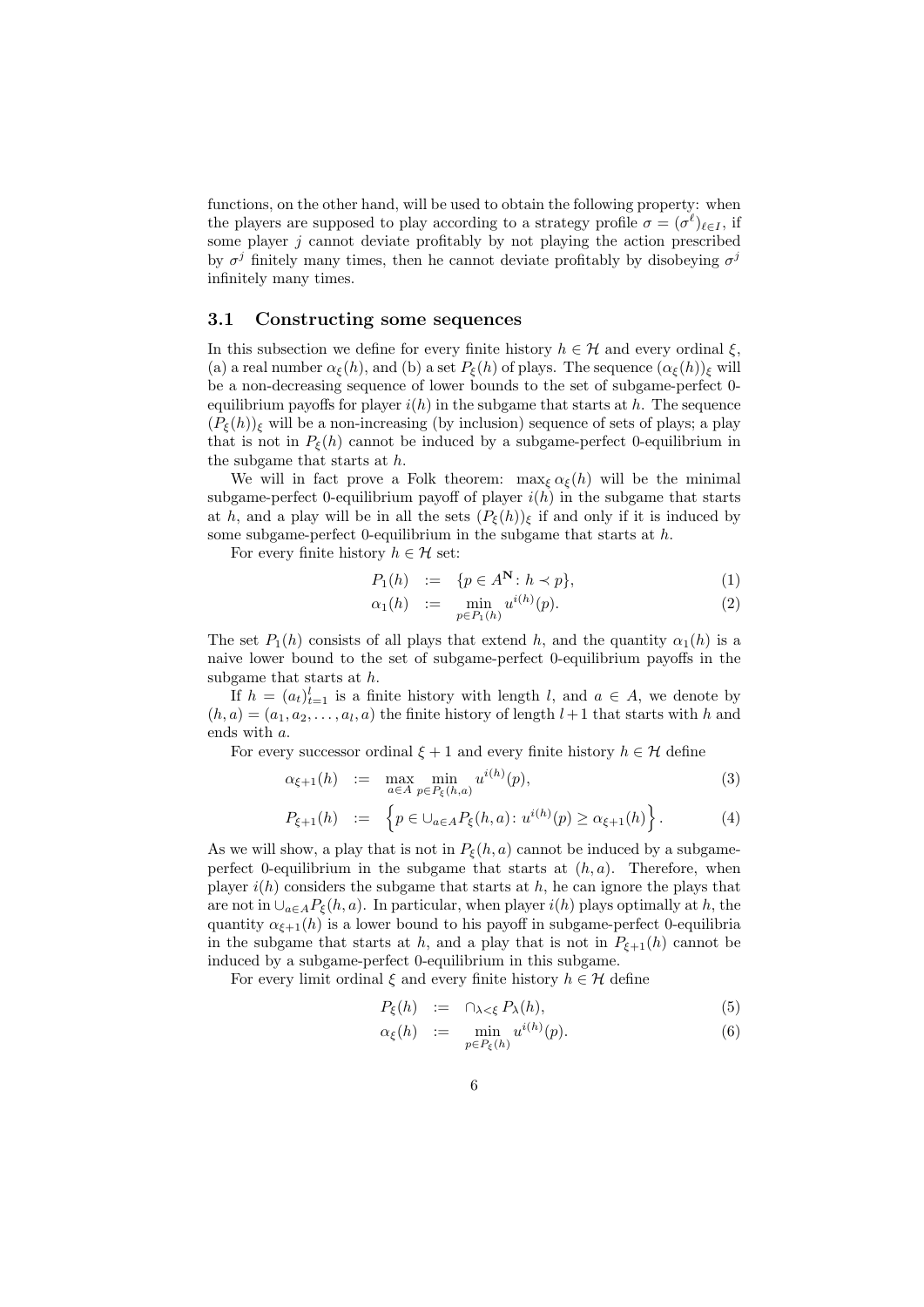As we will show, a play that is not in  $P_{\lambda}(h)$  for some  $\lambda < \xi$  cannot be induced by a subgame-perfect 0-equilibrium in the subgame that starts at  $h$ . Therefore, the same holds for any play that is not in  $P_{\xi}(h)$ . Moreover, the quantity  $\alpha_{\xi}(h)$ is then a lower bound to the payoff of player  $i(h)$  in subgame-perfect 0-equilibria in the subgame that starts at h.

# 3.2 Properties of the sequences  $(\alpha_{\xi}(h))_{\xi}$  and  $(P_{\xi}(h))_{\xi}$

We first list a few simple properties of the sequences  $(\alpha_{\xi})_{\xi}$  and  $(P_{\xi})_{\xi}$  that easily follow from the definitions and that we will use later.

**Lemma 10.** Let  $\xi$  be an ordinal and let h be a finite history.

- 1.  $\alpha_{\xi}(h) = \min_{p \in P_{\xi}(h)} u^{i(h)}(p)$ . In particular, there is a play  $p \in P_{\xi}(h)$  such that  $u^{i(h)}(p) = \alpha_{\xi}(h)$ .
- 2. Let  $a \in A$  be an action that achieves the maximum in the right-hand side of (3). If  $p \in P_{\xi}(h, a)$  then  $p \in P_{\xi+1}(h)$ .
- 3. Suppose that  $\xi = 1$  or  $\xi$  is a limit ordinal. Let  $p \in P_{\xi}(h)$  and let h' be a finite history that satisfies  $h \preceq h' \prec p$ . Then  $p \in P_{\xi}(h')$ .

*Proof.* Part 1 follows from the definitions (2) and (6) for  $\xi = 1$  and for limit ordinals, and from the definitions (3) and (4) for successor ordinals.

Part 2 follows from the definitions (3) and (4).

We now prove Part 3. For  $\xi = 1$ , the claim follows from definition (1). So, assume that  $\xi$  is a limit ordinal. We will show that  $p \in P_{\xi}(h, a)$ , where  $a \in A$  is the action in p right after h. Let  $\lambda$  be an ordinal such that  $\lambda < \xi$ . As  $\lambda + 1 < \xi$ , it follows from definition (5) that  $p \in P_{\lambda+1}(h)$ . Hence, by definition (4), we have  $p \in P_{\lambda}(h, a)$ . Since  $\lambda < \xi$  was arbitrary, it follows that  $p \in P_{\xi}(h, a)$ . The proof for any finite history h' that satisfies  $h \prec h' \prec p$  follows by induction.  $\Box$ 

The following theorem states additional properties of the sequences  $(\alpha_{\xi}(h))_{\xi}$ and  $(P_{\xi}(h))_{\xi}$ , which play a crucial role in the proof of Theorem 9.

**Theorem 11.** The following holds for every  $h \in \mathcal{H}$ :

- 1. The set  $P_{\xi}(h)$  is not empty for every ordinal  $\xi$ .
- 2. The sequence  $(P_{\xi}(h))_{\xi}$  is monotonic non-increasing (by inclusion).
- 3. The sequence  $(\alpha_{\xi}(h))_{\xi}$  is monotonic non-decreasing.

Before proving the theorem we define another property of plays,  $\xi$ -monotonicity, that will be used in the proof of Theorem 11.

**Definition 12.** Let  $h$  be a finite history, and  $p$  a play that extends  $h$ . The play p is called ξ-monotonic at h if the sequence  $(P_{\xi}(h'))_{h \preceq h' \prec p}$  is non-increasing:

$$
P_{\xi}(h') \supseteq P_{\xi}(h''), \quad \forall h', h'' \text{ such that } h \preceq h' \preceq h'' \prec p.
$$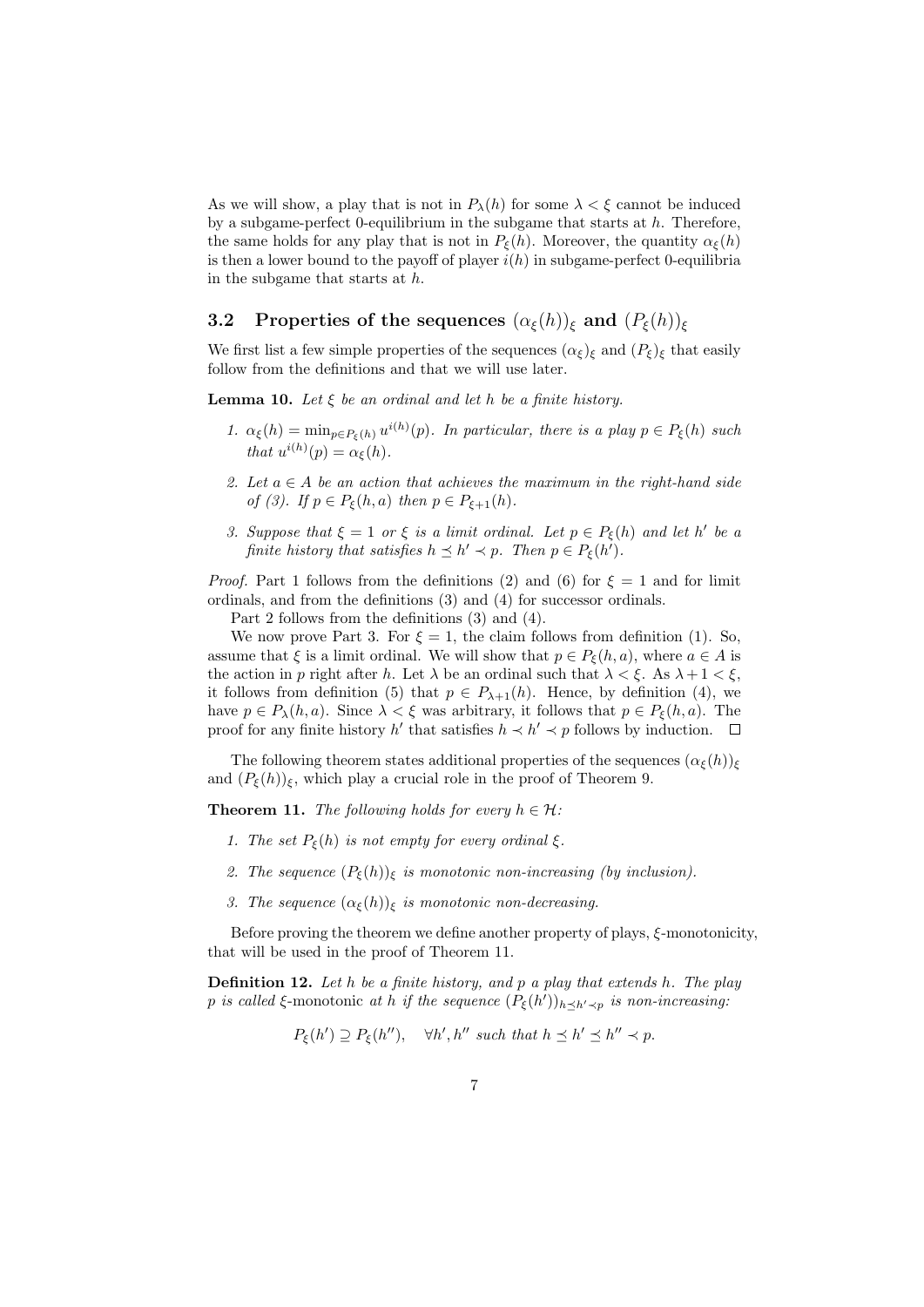Proof of Theorem 11. The proof is by transfinite induction, and it will follow once we prove the following claims:

- Claim 1:  $P_1(h) \neq \emptyset$  for every  $h \in \mathcal{H}$ . Moreover, every  $p \in P_1(h)$  is 1monotonic at h.
- Claim 2: For every ordinal  $\xi$ , if  $P_{\xi}(h) \neq \emptyset$  for every  $h \in \mathcal{H}$ , then  $P_{\xi+1}(h) \neq \emptyset$ for every  $h \in \mathcal{H}$ .
- Claim 3: For  $\xi = 1$  and for every limit ordinal  $\xi$  we have  $\alpha_{\xi+1}(h) \geq \alpha_{\xi}(h)$ and  $P_{\xi+1}(h) \subseteq P_{\xi}(h)$  for every  $h \in \mathcal{H}$ .
- Claim 4: If  $\alpha_{\xi+1}(h) \geq \alpha_{\xi}(h)$  and  $P_{\xi+1}(h) \subseteq P_{\xi}(h)$  for every  $h \in \mathcal{H}$ , then  $\alpha_{\xi+2}(h) \geq \alpha_{\xi+1}(h)$  and  $P_{\xi+2}(h) \subseteq P_{\xi+1}(h)$  for every  $h \in \mathcal{H}$ .
- Claim 5: For every limit ordinal  $\xi$ , every ordinal  $\lambda < \xi$ , and every  $h \in \mathcal{H}$ , one has  $\alpha_{\xi}(h) \geq \alpha_{\lambda}(h)$  and  $P_{\xi}(h) \subseteq P_{\lambda}(h)$ .
- Claim 6: For every limit ordinal  $\xi$  and every  $h \in \mathcal{H}$  one has  $P_{\xi}(h) \neq \emptyset$ . Moreover, there is a play  $p \in P_{\xi}(h)$  that is  $\xi$ -monotonic at h.

As we will see, Claims 1-5 easily follow from the definitions. The proof of claim 6 is the challenging part of the whole proof. The existence of  $\xi$ -monotonic plays in Claims 1 and 6 is needed for the inductive step of the proof of Claims 3 and 6.

Proof of Claim 1: This claim follows from the definitions (1) and (2).

Proof of Claim 2: This claim follows from the definitions (3) and (4).

Proof of Claim 3: By the induction hypothesis (Claims 1 and 6) there is a play  $\hat{p} \in P_{\xi}(h)$  that is  $\xi$ -monotonic at h. Let  $a_0$  be the first action in  $\hat{p}$  after h. Then  $P_{\xi}(h) \supseteq P_{\xi}(h, a_0)$ . Therefore, by (3) and (6),

$$
\alpha_{\xi+1}(h) = \max_{a \in A} \min_{p \in P_{\xi}(h,a)} u^{i(h)}(p) \ge \min_{p \in P_{\xi}(h,a_0)} u^{i(h)}(p)
$$
  
 
$$
\ge \min_{p \in P_{\xi}(h)} u^{i(h)}(p) = \alpha_{\xi}(h),
$$

and the first part of the claim holds.

We now prove that  $P_{\xi+1}(h) \subseteq P_{\xi}(h)$ . For  $\xi = 1$  this follows trivially from (1). We therefore assume that  $\xi$  is a limit ordinal. Let  $p \in P_{\xi+1}(h)$ . By (4) we have  $p \in P_{\xi}(h, a_0)$ , where  $a_0$  is the first action in p after h. By (5),  $p \in P_{\lambda}(h, a_0)$ for every ordinal  $\lambda < \xi$ . By the first part of Claim 3 and by Claim 5 applied to ξ,

$$
u^{i(h)}(p) \ge \alpha_{\xi+1}(h) \ge \alpha_{\xi}(h) \ge \alpha_{\lambda+1}(h),
$$

so that by (4),  $p \in P_{\lambda+1}(h)$  for every  $\lambda < \xi$ . It follows by (5) that  $p \in P_{\xi}(h)$ , as desired.

Proof of Claim 4: This claim follows from the definitions (3) and (4).

<u>Proof of Claim 5:</u> The claim  $P_{\xi}(h) \subseteq P_{\lambda}(h)$  follows from definition (5). Hence, part 1 of Lemma 10 implies  $\alpha_{\xi}(h) \geq \alpha_{\lambda}(h)$ .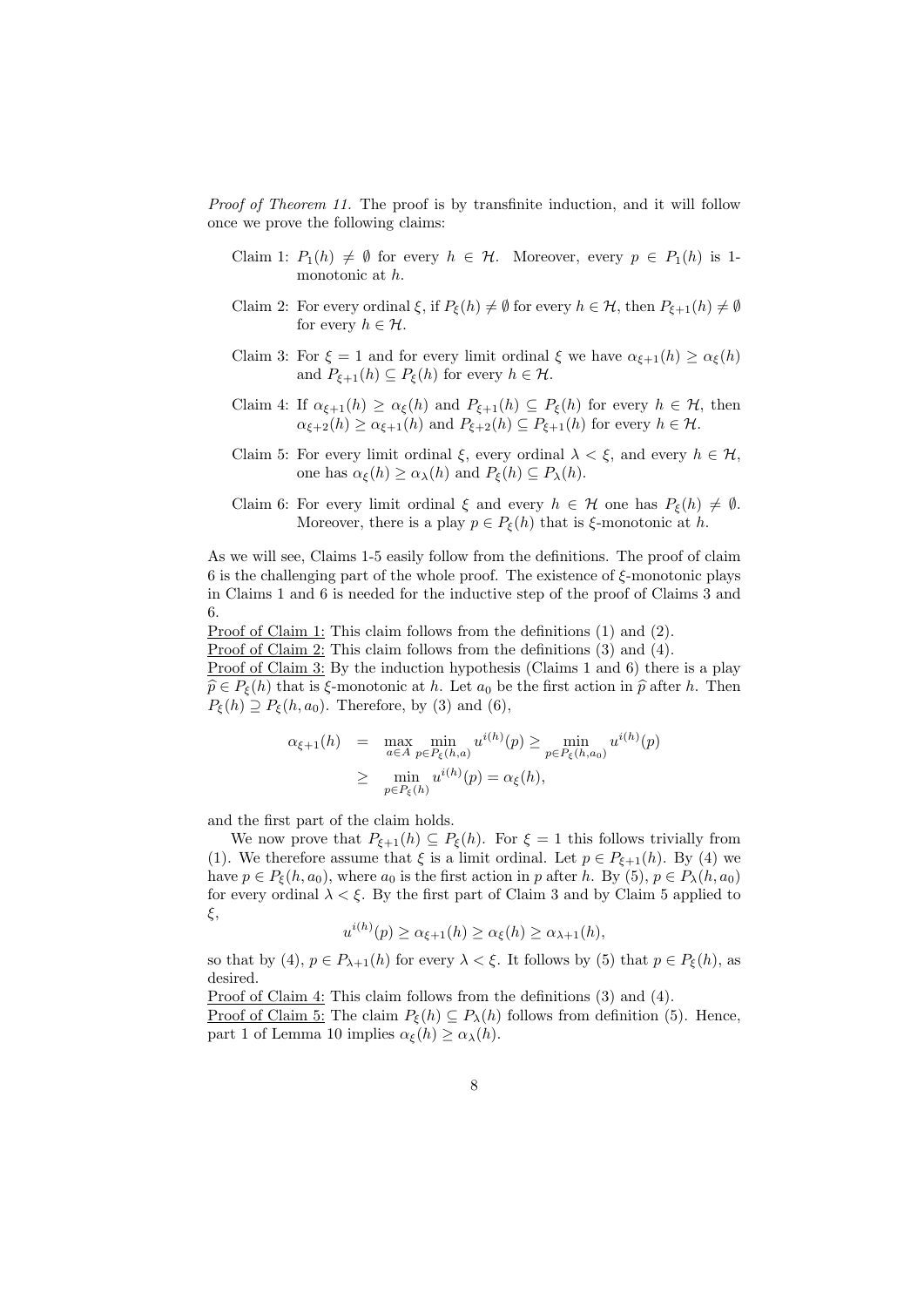Proof of Claim 6: Fix a limit ordinal  $\xi$ . We will prove that if Claims 1-6 hold for every ordinal  $\lambda$  smaller than  $\xi$ , and Claim 5 holds for  $\xi$  as well, then Claim 6 also holds for the ordinal ξ. The following lemma follows from Claims 3-5.

**Lemma 13.** For every finite history h, the sequence  $(\alpha_{\lambda}(h))_{\lambda \leq \xi}$  is monotonic non-decreasing, and the sequence  $(P_\lambda(h))_{\lambda \leq \xi}$  is monotonic non-increasing (by inclusion).

For every finite history  $h$ , we define

$$
\widetilde{\alpha}_{\xi}(h) := \max_{\lambda < \xi} \alpha_{\lambda}(h). \tag{7}
$$

By Lemma 13,  $\tilde{\alpha}_{\xi}(h) \leq \alpha_{\xi}(h)$ .

Fix a finite history  $h$ . We are going to generate a play that extends  $h$ , and we will show that it is in  $P_{\xi}(h)$  and that it is  $\xi$ -monotonic at h. The play will be generated in iterations; the output of the first iteration is an extension of  $h$ , and the output of each subsequent iteration extends the output of the previous iteration. The construction in odd iterations differs from the construction in even iterations. We will then prove that an infinite play is generated after an even number of iterations. Finally we will show that this play is in  $P_{\xi}(h)$  and that it is  $\xi$ -monotonic at h.

#### Odd iterations:

Let  $h_1$  be the finite history at the beginning of the odd iteration. For the first iteration,  $h_1 = h$ . For all other odd iterations, it is the finite history generated by the previous even iteration.

Consider the following algorithm that generates a finite history or a play that extends  $h_1$ .

- 1. Let  $\xi_1 < \xi$  be a successor ordinal that satisfies  $\tilde{\alpha}_{\xi}(h_1) = \alpha_{\xi_1}(h_1)$ . Such an ordinal oriets because (a) the range of pareffs is finite and (b) organized an ordinal exists because (a) the range of payoffs is finite, and (b) every nonempty set of ordinals has a minimal element.
- 2. Let  $a_1$  be an action of player  $i(h_1)$  that achieves the maximum in (3) for  $h_1$  and  $\xi_1$ , that is,

$$
\alpha_{\xi_1}(h_1) = \min_{p \in P_{\xi_1 - 1}(h_1, a_1)} u^{i(h_1)}(p).
$$

Set  $h_2 = (h_1, a_1)$ .

- 3. If  $\xi_1 > 1$ , let  $\xi_2 \ge \xi_1 1$  be the minimal ordinal that satisfies  $\tilde{\alpha}_{\xi}(h_2) =$  $\alpha_{\xi_2}(h_2)$ . Note that because  $\xi$  is a limit ordinal,  $\xi_2 < \xi$ .
- 4. If  $\xi_2$  is a successor ordinal, let  $a_2$  be an action of player  $i(h_2)$  that achieves the maximum in (3) for  $h_2$  and  $\xi_2$ , that is,

$$
\alpha_{\xi_2}(h_2) = \min_{p \in P_{\xi_2 - 1}(h_2, a_2)} u^{i(h_2)}(p).
$$

Set  $h_3 = (h_1, a_1, a_2)$ .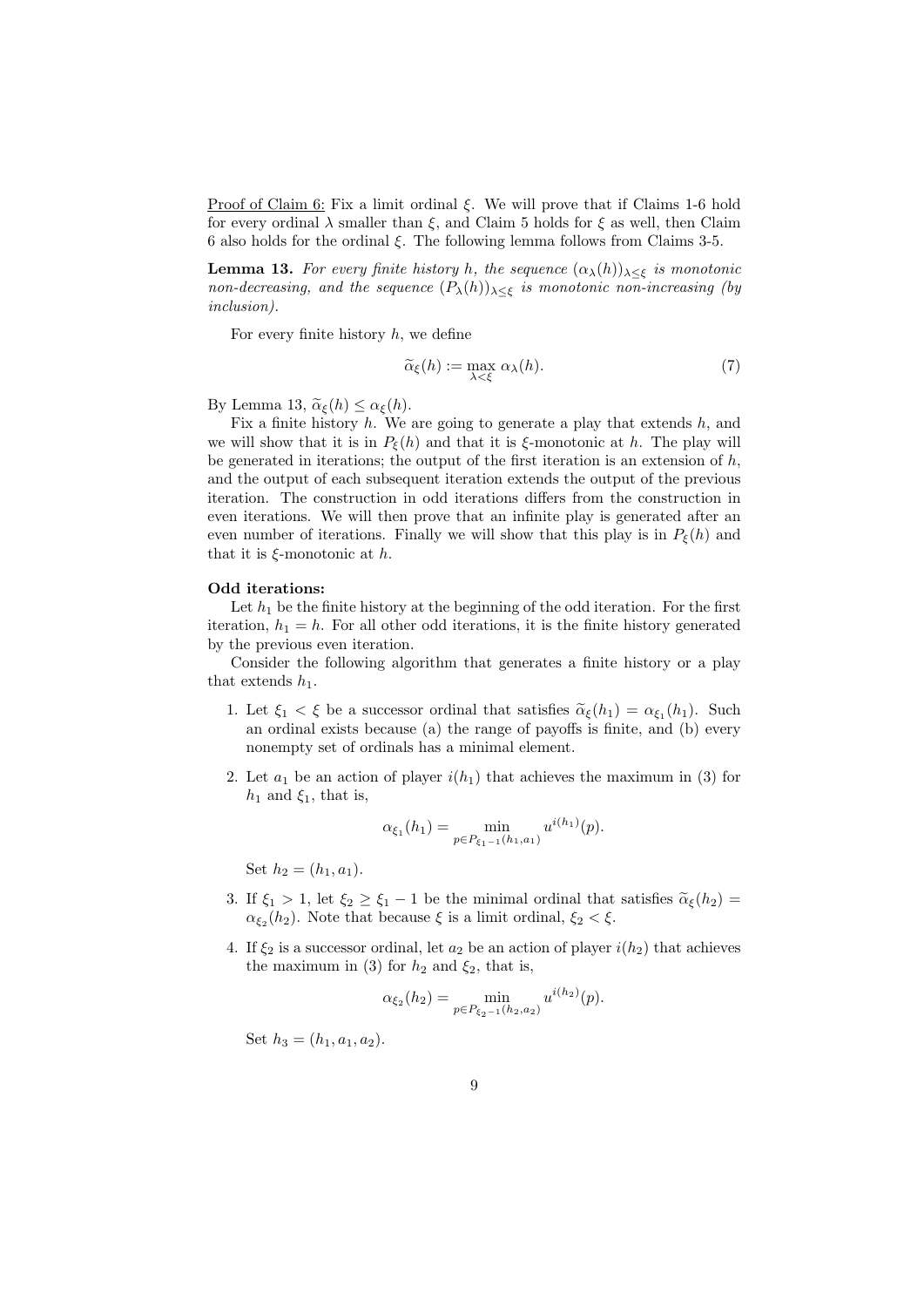5. Continue this way to create a sequence  $(h_1, \xi_1, a_1, h_2, \xi_2, a_2, \ldots)$ . The iteration ends when either  $\xi_m = 1$  or  $\xi_m$  is a limit ordinal; in this case, the output of the odd iteration is the finite history  $h_m = (h_1, a_1, a_2, \ldots, a_{m-1}).$ If  $\xi_m > 1$  is a successor ordinal for every  $m \in \mathbb{N}$ , the iteration never ends.

Note that every ordinal  $\xi_k$  generated along an odd iteration satisfies  $\xi_k < \xi$ . As the next lemma states, odd iterations are finite.

**Lemma 14.** There is  $m \in \mathbb{N}$  such that either  $\xi_m = 1$  or  $\xi_m$  is a limit ordinal.

*Proof.* Assume that the algorithm never terminates:  $\xi_m > 1$  is a successor ordinal for every  $m \in \mathbb{N}$ , so that the algorithm generates an infinite sequence  $(h_1, \xi_1, a_1, h_2, \xi_2, a_2, \ldots).$ 

We first argue that for every  $m \in \mathbb{N}$  one has<sup>4</sup>

$$
P_{\xi_m}(h_m) \supseteq P_{\xi_{m-1}}(h_{m+1}) \supseteq P_{\xi_{m+1}}(h_{m+1}).\tag{8}
$$

Indeed, the left-hand side inclusion holds by Lemma  $10(2)$ , whereas the right-hand side inclusion holds by Lemma 13 and since  $\xi_m - 1 \leq \xi_{m+1}$ .

By  $(8)$ , for every player j

$$
\min_{p \in P_{\xi_m}(h_m)} u^j(p) \le \min_{p \in P_{\xi_m-1}(h_{m+1})} u^j(p) \le \min_{p \in P_{\xi_{m+1}}(h_{m+1})} u^j(p). \tag{9}
$$

Because the payoffs are discrete, the inequalities in (9) can be strict only finitely many times, for every player j. That is, there is  $M \in \mathbb{N}$  sufficiently large such that for every player  $j \in I$  and every  $m \geq M$ ,

$$
\min_{p \in P_{\xi_m}(h_m)} u^j(p) = \min_{p \in P_{\xi_{m-1}}(h_{m+1})} u^j(p) = \min_{p \in P_{\xi_{m+1}}(h_{m+1})} u^j(p). \tag{10}
$$

Let m, m' be two integers satisfying (a)  $M \leq m < m'$ , and (b)  $i(h_m) =$  $i(h_{m'})$ . By repeated use of Eq. (10),

$$
\widetilde{\alpha}_{\xi}(h_m) = \alpha_{\xi_m}(h_m) = \min_{p \in P_{\xi_m}(h_m)} u^{i(h_m)}(p) = \min_{p \in P_{\xi_{m'-1}-1}(h_{m'})} u^{i(h_m)}(p)
$$

$$
= \min_{p \in P_{\xi_{m'}}(h_{m'})} u^{i(h_m)}(p) = \alpha_{\xi_{m'}}(h_{m'}) = \widetilde{\alpha}_{\xi}(h_{m'}).
$$
(11)

Because

$$
\alpha_{\xi_{m'-1}-1}(h_{m'}) = \min_{p \in P_{\xi_{m'-1}-1}(h_{m'})} u^{i(h_m)}(p) = \alpha_{\xi_{m'}}(h_{m'}),
$$

it follows that  $\xi_{m'} = \xi_{m'-1} - 1$ . Because this equality holds for every m' sufficiently large, there is m such that either  $\xi_m = 1$  or  $\xi_m$  is a limit ordinal, as desired.  $\Box$ 

<sup>&</sup>lt;sup>4</sup>Because  $\xi_m$  is a successor ordinal, the ordinal  $\xi_m - 1$  is well defined.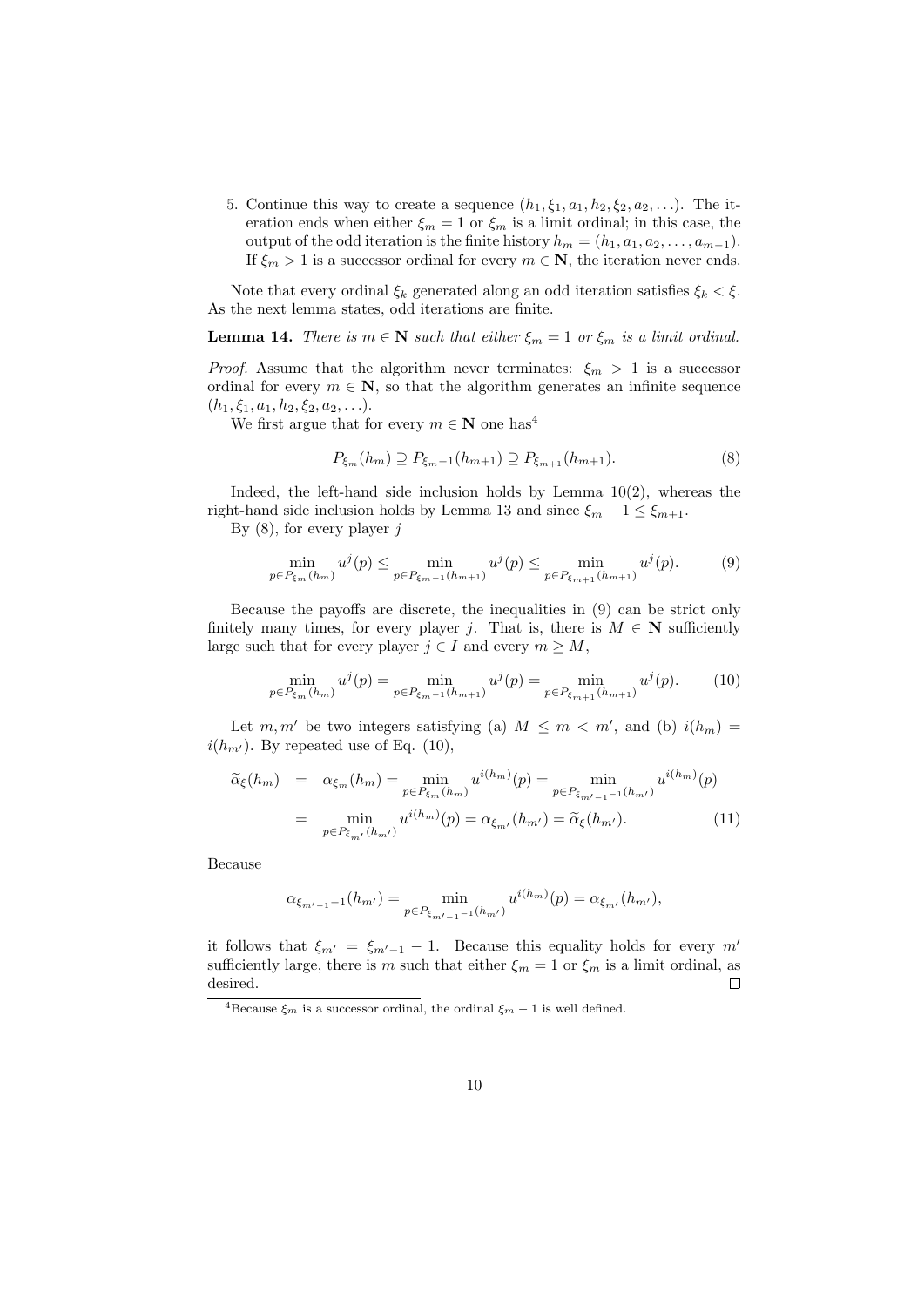Observe that inclusion (8) holds as long as  $\xi_m$  is a successor ordinal, and therefore it holds all along the odd iteration.

#### Even iterations:

Let  $h_1$  be the finite history that is the output of the previous odd iteration, and denote by  $\lambda$  the last ordinal  $\xi_m$  generated by the previous odd iteration. In particular, either  $\lambda = 1$  or  $\lambda$  is a limit ordinal, and  $\lambda < \xi$ . Moreover,  $\widetilde{\alpha}_{\epsilon}(h_1) = \alpha_{\lambda}(h_1).$ 

By the induction hypotheses of Claim 1 (if  $\lambda = 1$ ) or Claim 6 applied to  $\lambda$ (if  $1 < \lambda < \xi$ ), there is a play  $p \in P_{\lambda}(h_1)$  that is  $\lambda$ -monotonic at  $h_1$ .

By the definition of  $\tilde{\alpha}_{\xi}(h')$ , we have  $\tilde{\alpha}_{\xi}(h') \geq \alpha_{\lambda}(h')$  for every prefix h' of p<br>t oxtonds h. If  $\tilde{\alpha}_{\xi}(h') = \alpha_{\xi}(h')$  for every prefix h' of p that extends h, the that extends  $h_1$ . If  $\tilde{\alpha}_{\xi}(h') = \alpha_{\lambda}(h')$  for every prefix  $h'$  of p that extends  $h_1$ , the even iteration is infinite and its output is  $p$ . Otherwise, the output of the even iteration is the shortest prefix h' of p that extends  $h_1$  for which  $\tilde{\alpha}_{\xi}(h') > \alpha_{\lambda}(h')$ ,<br>and in this case we proceed with the poxt odd iteration. and in this case we proceed with the next odd iteration.

Denote by  $p_*$  the play that extends h, which is generated by (a possibly infinite) use of odd and even iterations. We will now show that  $p_*$  is  $\xi$ -monotonic at h and that it is in  $P_{\xi}(h)$ .

Denote by  $(h_m)_{m\in\mathbf{N}}$  all finite prefixes of  $p_*$  that extend h, so that  $h_1 = h$ . Denote by  $\xi_m$  the ordinal that is attached to  $h_m$  in the construction of  $p_*$ ; it is a successor ordinal along odd iterations, and a limit ordinal or 1 along even iterations.

**Lemma 15.** The play  $p_*$  is  $\xi$ -monotonic at h.

*Proof.* Let  $m \geq 1$ , and let  $p \in P_{\xi}(h_{m+1})$ . We will prove that  $p \in P_{\xi}(h_m)$ . By (5) it follows that  $p \in P_{\tau}(h_{m+1})$ , for every  $\tau < \xi$ , and in particular  $p \in$  $P_{\xi_{m+1}}(h_{m+1})$ . We deduce that  $p \in P_{\xi_m}(h_m)$ ; if  $h_m$  is in an odd iteration (and it is not the last history of that odd iteration) this follows from (8), while if  $h_{m+1}$ is in an even iteration (and it is not the last history of that even iteration) this follows because then  $\xi_m = \xi_{m+1}$  (both are equal to the ordinal  $\lambda$  of that even iteration) and the part of the play added in an even iteration is  $\xi_m$ -monotonic.

Because  $p \in P_{\xi_m}(h_m)$  we have

$$
u^{i(h_m)}(p) \geq \alpha_{\xi_m}(h_m) = \widetilde{\alpha}_{\xi}(h_m) \geq \alpha_{\tau+1}(h_m),
$$

for every ordinal  $\tau < \xi$ . By (4) this implies that  $p \in P_{\tau+1}(h_m)$  for every  $\tau < \xi$ , so that by (5) we have  $p \in P_{\xi}(h_m)$ .

We are now ready to prove Claim 6.

Lemma 16.  $p_* \in P_{\xi}(h)$ .

Proof. Suppose first that the number of iterations is finite, so that the last even iteration is infinite. Denote by  $h_m$  the history at the beginning of the last even block. Then  $\xi_m = \xi_{m+1} = \cdots =: \lambda$ . We will show that  $p_* \in P_{\xi}(h_m)$ , so that by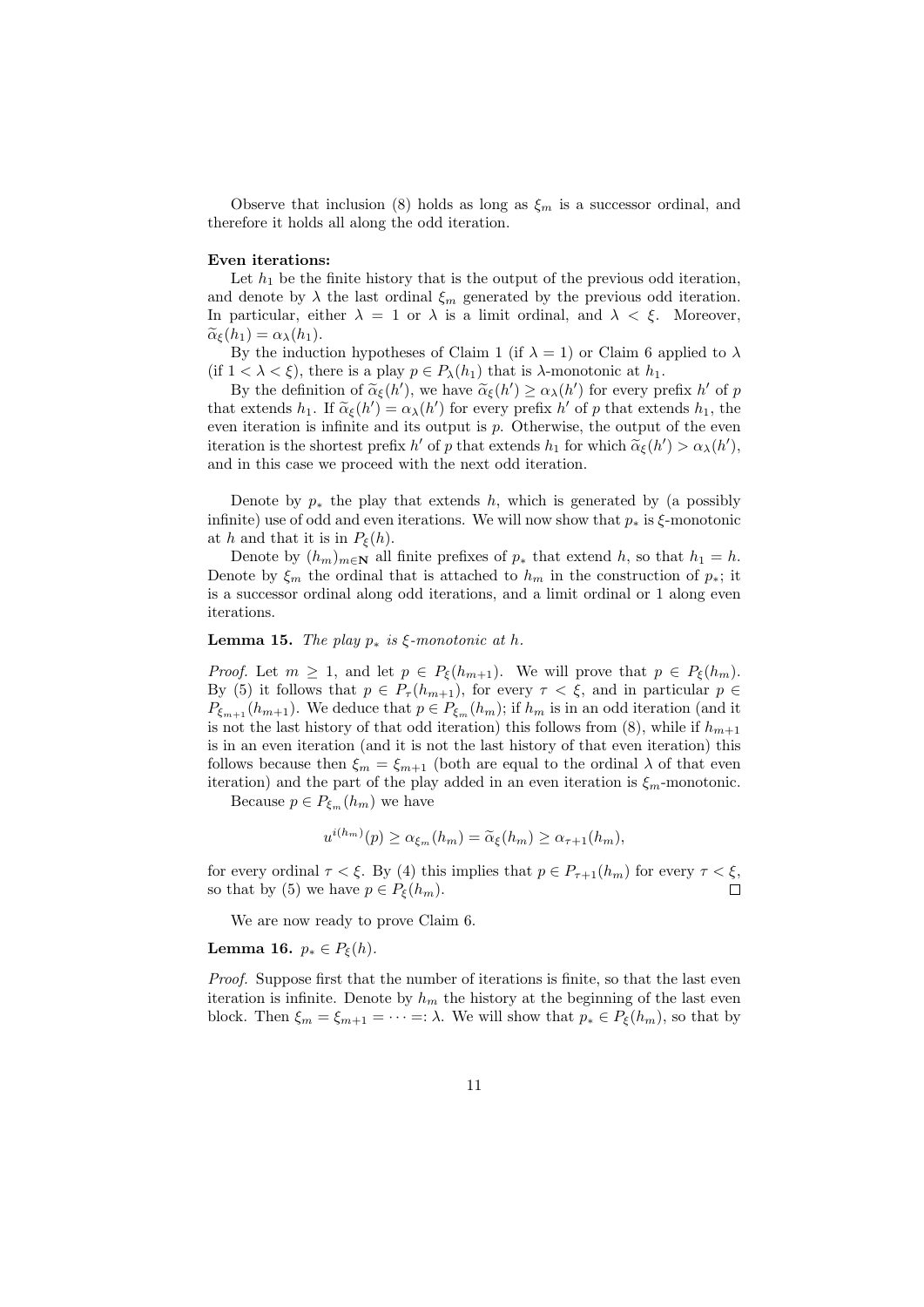the ξ-monotonicity of  $p_*$  (Lemma 15) it will follow that  $p_* \in P_{\xi}(h)$ , as desired. Note that by the definition of even blocks,  $\tilde{\alpha}_{\xi}(h_{m'}) = \alpha_{\lambda}(h_{m'})$  for every  $m' \geq m$ .

Assume to the contrary that  $p_* \notin P_{\xi}(h_m)$ . Let  $\tau$  be the smallest ordinal such that  $p_* \notin P_\tau(h_{m'})$  for some  $m' \geq m$ . Note that  $\tau > \lambda$ : because  $p_* \in P_\lambda(h_m)$ , by Lemma 10(3) we have  $p_* \in P_{\lambda}(h_{m'})$  for every  $m' \geq m$ . By definition (5),  $\tau$  cannot be a limit ordinal, so that  $\tau$  is a successor ordinal. It follows that  $p_* \in P_{\tau-1}(h_{m'})$  for every  $m' \geq m$ . To derive a contradiction we argue that  $p_* \in$  $P_{\tau}(h_{m'})$  for every  $m' \geq m$ . Indeed, for every  $m' \geq m$ , because  $p_* \in P_{\lambda}(h_{m'})$ ,  $\tilde{\alpha}_{\xi}(h_{m'}) = \alpha_{\lambda}(h_{m'})$ , and  $\xi > \tau$ , it follows that

$$
u^{i(h_{m'})}(p_*) \ge \alpha_\lambda(h_{m'}) = \widetilde{\alpha}_{\xi}(h_{m'}) \ge \alpha_\tau(h_{m'}),
$$

so that by definition (4) we have  $p_* \in P_\tau(h_{m'}),$  as claimed.

We now show that the number of iterations cannot be infinite. Note that  $P_{\xi_m}(h_m) \supseteq P_{\xi_{m+1}}(h_{m+1})$  for every  $m \in \mathbb{N}$ . Indeed, if  $h_m$  is in an odd iteration then the inclusion follows from (8); if  $h_m$  and  $h_{m+1}$  are both in the same even iteration then this inclusion holds because the part of the play added in this even iteration is  $\xi_m$ -monotonic and  $\xi_m = \xi_{m+1}$ ; in case  $h_m$  is the last history of an even iteration and  $h_{m+1}$  is the first history of the subsequent odd iteration, then the construction implies that  $\xi_{m+1} > \xi_m$ , so that the inclusion follows by  $P_{\xi_m}(h_m) \supseteq P_{\xi_m}(h_{m+1})$  and Lemma 13.

It follows that for every  $m \in \mathbb{N}$  and every player j,

$$
\min_{p \in P_{\xi_m}(h_m)} u^j(p) \le \min_{p \in P_{\xi_{m+1}}(h_{m+1})} u^j(p). \tag{12}
$$

Because the range of the payoffs is finite, the inequality (12) can be strict only finitely many times, for every player  $j$ .

Let  $h_{m+1}$  be the last finite history of an even iteration (so it is also the first history of the next odd iteration). Then the finite history  $h_m$  is generated by the same even iteration as  $h_{m+1}$ , and

$$
\min_{p \in P_{\xi_m}(h_m)} u^{i(h_{m+1})}(p) \le \min_{p \in P_{\xi_m}(h_{m+1})} u^{i(h_{m+1})}(p) < \min_{p \in P_{\xi_{m+1}}(h_{m+1})} u^{i(h_{m+1})}(p) \tag{13}
$$

where the weak inequality holds because the part of  $p_*$  generated by the even iteration is  $\xi_m$ -monotonic, and the strict inequality holds because  $h_{m+1}$  is the last finite history of an even iteration. In particular, by Eq. (12), since the range of the payoffs is finite and since there are finitely many players, Eq. (13) can hold only finitely many times, so there can be only finitely many even iterations.  $\Box$ 

The proof of Theorem 11 is now complete.

$$
\Box
$$

The next theorem states that the process of defining the sequences  $(\alpha_{\xi}(h))_{\xi}$ and  $(P_{\xi}(h))_{\xi}$  reaches a fixed point.

**Theorem 17.** There is an ordinal  $\xi_*$  such that for every finite history  $h \in \mathcal{H}$ we have  $\alpha_{\xi_*}(h) = \alpha_{\xi_*+1}(h)$ , and  $P_{\xi_*}(h) = P_{\xi_*+1}(h) \neq \emptyset$ .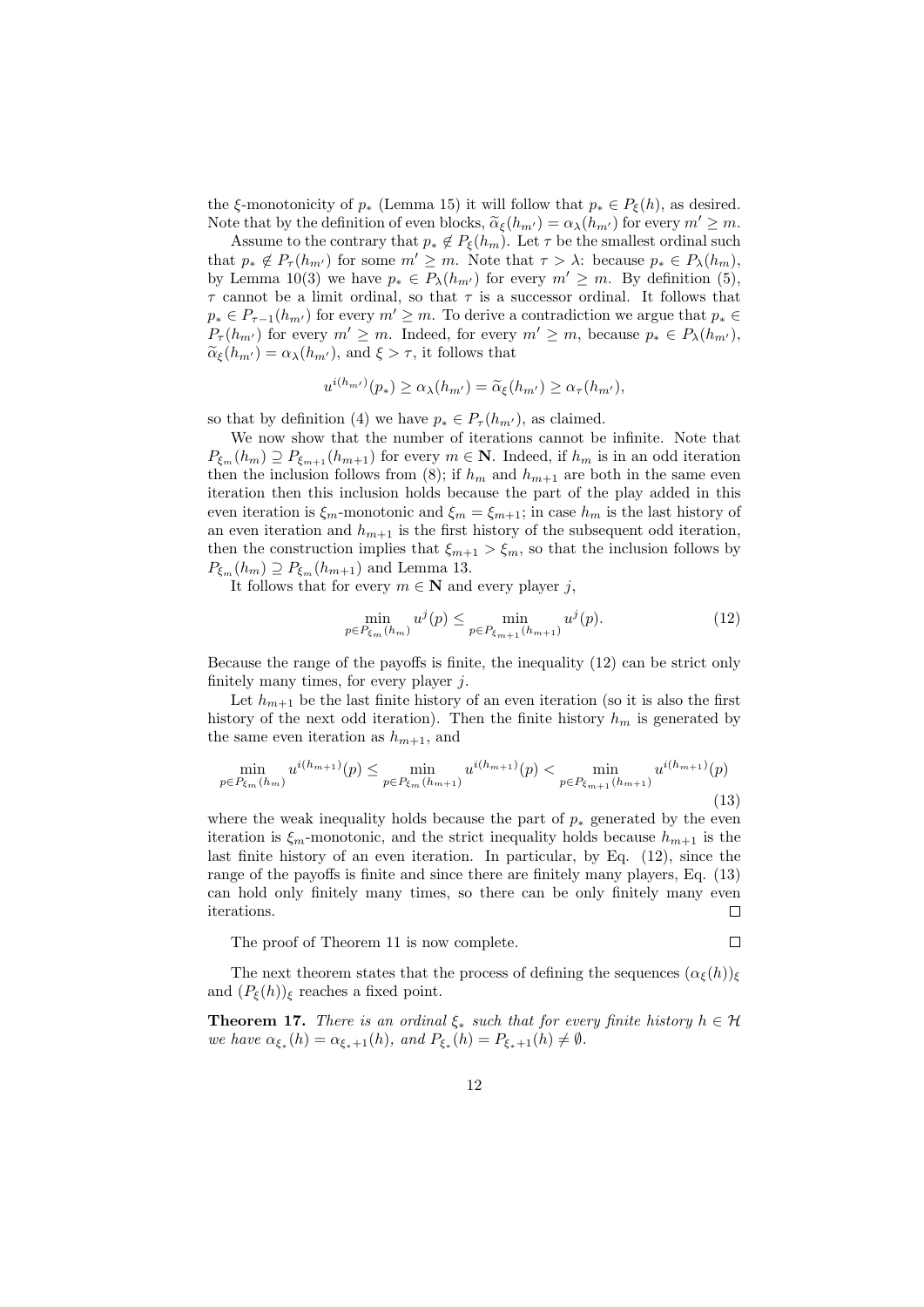In section 4.1 we provide an example which shows that  $\xi_*$  can be any ordinal.

*Proof.* Denote by  $\rho$  the cardinality of the set of functions that assign to each finite history  $h \in \mathcal{H}$  a subset of  $A^N$ . For every finite history  $h \in \mathcal{H}$ , the sequence  $(P_{\xi}(h))_{\xi}$  is non-increasing. Moreover, if  $P_{\xi}(h) = P_{\xi+1}(h)$  for every  $h \in \mathcal{H}$  then  $P_{\xi+1}(h) = P_{\xi+2}(h)$  for every  $h \in H$ , which implies that  $P_{\xi}(h) = P_{\tau}(h)$  for every  $h \in \mathcal{H}$  and every ordinal  $\tau > \xi$ . It follows that for every ordinal  $\xi$  whose cardinality is larger than  $\rho$ ,  $P_{\xi}(h) = P_{\xi+1}(h)$  for every  $h \in \mathcal{H}$ .

By Lemma 10(1) it follows that for each such ordinal  $\xi$ ,  $\alpha_{\xi}(h) = \alpha_{\xi+1}(h)$  for every  $h \in \mathcal{H}$ , and the result follows.  $\Box$ 

## 3.3 Proof of Theorem 9

We now construct a strategy profile  $\sigma_* = (\sigma_*^j)_{j \in I}$ , and show that it is a subgameperfect 0-equilibrium.

For the initial history  $\emptyset$  choose an arbitrary play  $p(\emptyset) \in P_{\xi_*}(\emptyset)$ . For every other finite history  $h = (a_l)_{l \lt t}$ , denote by  $h^- = (a_l)_{l \lt t-1}$  the prefix of h excluding the last action, and by  $i(h^-)$  the active player at  $h^-$ . Choose a play  $p(h) \in P_{\xi_*}(h)$  that extends h and that satisfies

$$
u^{i(h^{-})}(p(h)) = \min_{p \in P_{\xi_*}(h)} u^{i(h^{-})}(p).
$$
 (14)

If player  $j$  deviates, and  $h$  is the finite history right after the deviation (so that  $j = i(h^{-})$ , then  $p(h)$  is a play at h that minimizes player's j's payoff within  $P_{\xi_*}(h)$ .

Let  $\sigma_*^j$  be the following strategy: Follow the play  $p(\emptyset)$  as long as all other players follow  $p(\emptyset)$ . Suppose that at stage  $t_1$  player  $j_1$  deviates from  $p(\emptyset)$ . From stage  $t_1 + 1$  and on follow the play  $p(h_{t_1+1})$  as long as all other players follow  $p(h_{t_1+1})$ . Suppose that at stage  $t_2 > t_1$  player  $j_2$  deviates from  $p(h_{t_1+1})$ . From stage  $t_2 + 1$  and on follow the play  $p(h_{t_2+1})$  as long as all other players follow  $p(h_{t_2+1})$ . Continue this way.

We now show that  $\sigma_*$  is a subgame-perfect 0-equilibrium. To this end, we fix a finite history  $h \in \mathcal{H}$ , and we show for an arbitrary player j that

$$
u^j(\sigma_*^{-j},\sigma^j \mid h) \le u^j(\sigma_* \mid h), \quad \forall \sigma^j \in \Sigma^j.
$$

Let  $\sigma^j \in \Sigma^j$  be any strategy of player j. Let  $p_* = p(\sigma_* | h)$  be the play induced by  $\sigma_*$  given h. This is the play that is generated given h if player j does not deviate. Let  $p = p(\sigma_*^{-j}, \sigma^j | h)$  be the play given h when player j deviates to  $\sigma^j$ .

Denote by  $t_1, t_2, \ldots$  the stages where  $\sigma^j$  and  $\sigma^j_*$  differ along  $p$ ; in those stages all the players observe the deviations of player j. The sequence  $(t_k)_k$  may be finite or infinite. Denote by  $p_k = p(h_{t_k+1})$  the play that the players start to follow from stage  $t_k + 1$  on, for each k.

We complete the proof by showing that

$$
u^j(p) \le u^j(p_*). \tag{15}
$$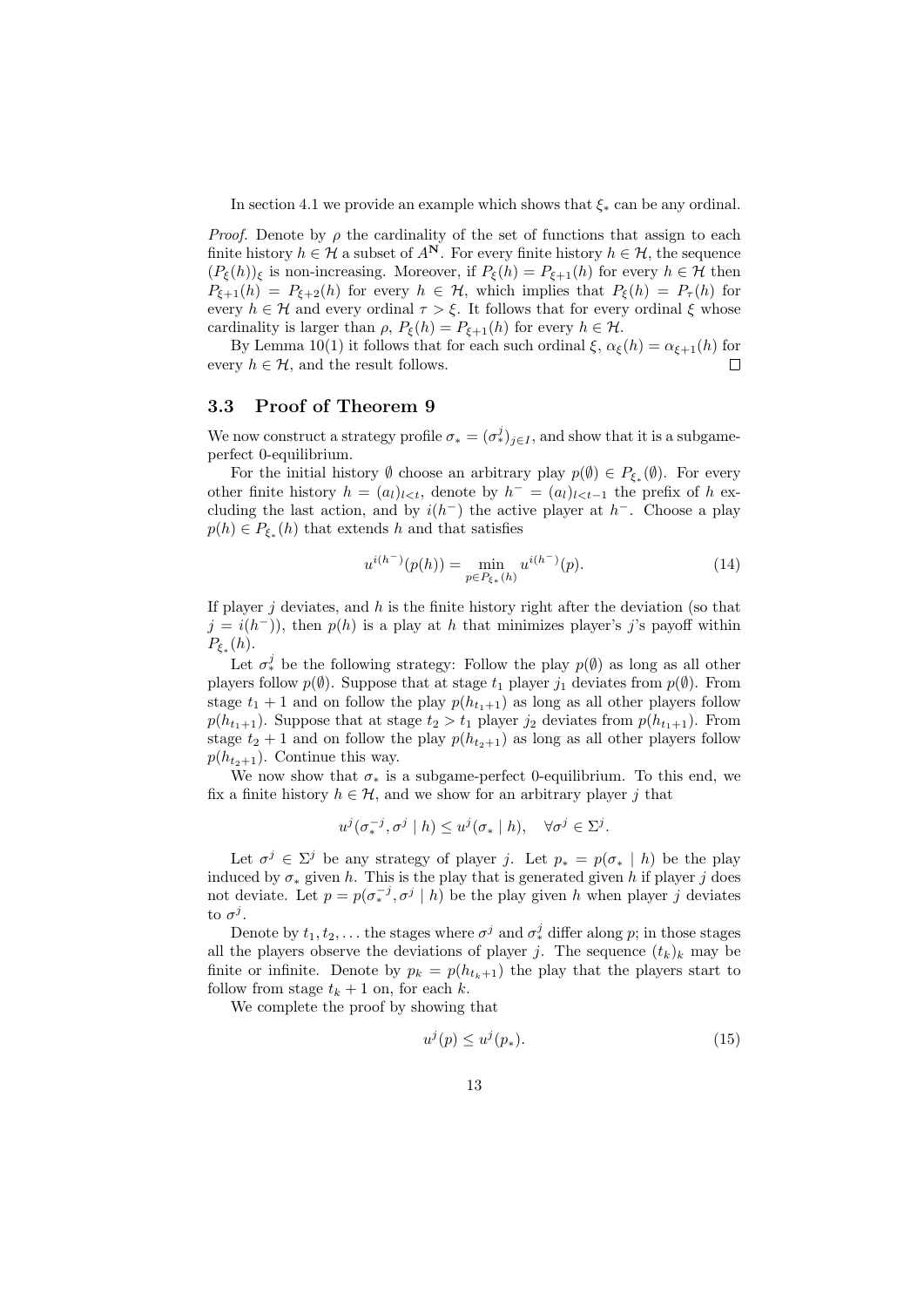It is sufficient to show that

$$
u^j(p_k) \le u^j(p_*), \quad \forall k. \tag{16}
$$

Indeed, if  $\sigma^j$  and  $\sigma^j_*$  differ only finitely many times along p, Eq. (15) follows from Eq. (16) applied to the last k; if  $\sigma^j$  and  $\sigma^j_*$  differ infinitely many times along p, then the sequence  $(p_k)_{k\in\mathbb{N}}$  converges to p, so that Eq. (15) follows from Eq. (16) and the lower-semi-continuity of  $u^j$ . This is the only place in the proof where the lower-semi-continuity of the payoff functions is used.

The proof of  $(16)$  is by induction on k. Due to the construction and to Lemma 10(3), we have  $p_* \in P_{\xi_*}(h)$ . Hence, Lemma 10(3) and Eq. (14) imply  $u^{j}(p_1) \leq u^{j}(p_*)$ . For every  $k \geq 1$ , because  $p_k \in P_{\xi_*}(h_{t_k})$ , and by Lemma 10(3) and Eq. (14),  $u^j(p_{k+1}) \leq u^j(p_k)$ , which is at most  $u^j(p_*)$  by the induction hypothesis. The proof is now complete.

#### 3.4 A Folk Theorem

Our construction enables us to characterize the set of plays that can arise in a subgame-perfect 0-equilibrium in the game with discrete payoffs.

Theorem 18. A play p is induced by some subgame-perfect 0-equilibrium if and only if  $p \in P_{\xi_*}(\emptyset)$ .

It follows from this result that for every  $h \in \mathcal{H}$ ,  $\alpha_{\xi_*}(h)$  is the lowest subgameperfect 0-equilibrium payoff in the subgame that starts at  $h$ , and that  $p$  is the play induced by some subgame-perfect 0-equilibrium if and only if  $u^{i(h)}(p) \geq$  $\alpha_{\xi_*}(h)$  for every prefix h of p.

*Proof.* If p is in  $P_{\xi_*}(\emptyset)$ , then the construction in Section 3.3 shows that it is the play that is induced by some subgame-perfect 0-equilibrium.

To see that the converse is true, we show that if  $\sigma_*$  is a subgame-perfect 0-equilibrium, then  $p(\sigma_* | h)$  is in  $P_{\xi}(h)$ , for every ordinal  $\xi$  and every finite history h. The proof is by transfinite induction on  $\xi$ .

Because every play that extends h is in  $P_1(h)$ , the claim holds for  $\xi = 1$ .

Suppose now that the claim holds for a given ordinal  $\xi$ . Let h be any finite history. Because the claim holds for  $\xi$ , the play  $p(\sigma_* | (h, a))$  is in  $P_{\xi}(h, a)$  for every action a. Therefore, with respect to  $\sigma_*$ , the payoff to player  $i(h)$  is at least  $\alpha_{\xi+1}(h)$  in the subgame that starts at h. This implies that  $p(\sigma_* | h)$  is in  $P_{\xi+1}(h)$ , for every h.

Finally, the definition of  $P_{\xi}(h)$  for limit ordinals  $\xi$  implies that if  $p(\sigma_* | h)$ is in  $P_{\lambda}(h)$  for every ordinal  $\lambda < \xi$ , then it is also in  $P_{\xi}(h)$ .  $\Box$ 

# 4 Concluding Remarks

## 4.1 How large can  $\xi_*$  be?

A natural question is whether the ordinal  $\xi_*$  of Theorem 17 is at most the first infinite ordinal  $\omega$ , or whether it can be larger than  $\omega$ . As the following example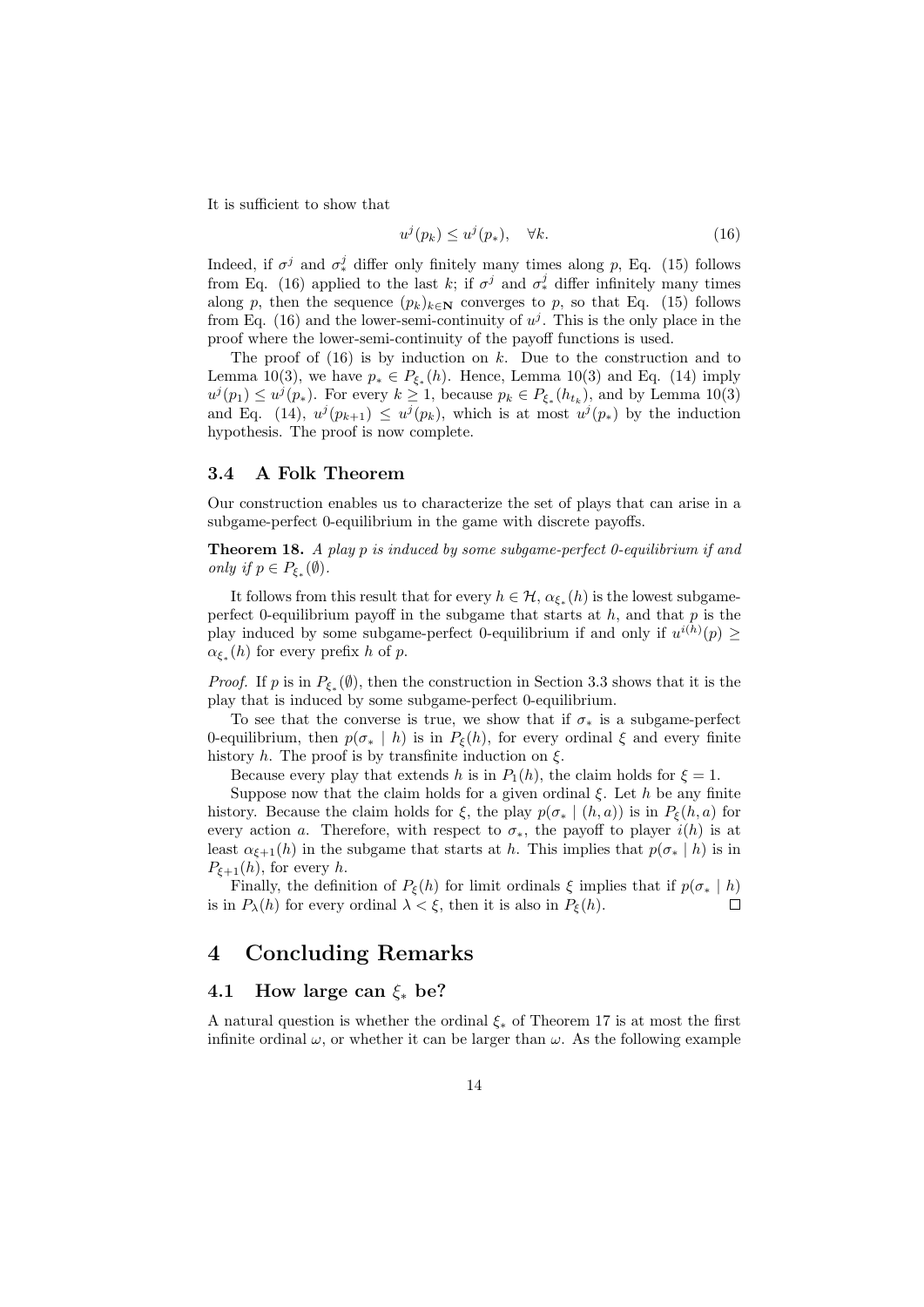shows,  $\xi_*$  can be any ordinal. For simplicity of exposition, in this example the set of actions is history dependent.

Let  $\tau$  be any ordinal. Roughly speaking, we consider a game in which two players I and II choose a non-increasing sequence  $(a_t)_t$  of ordinals, with  $a_0 = \tau$ , according to the following rules. If the current ordinal  $a_{t-1}$  is a successor ordinal, then player I chooses  $a_t$  from  $\{a_{t-1}, a_{t-1} - 1\}$ . If the current ordinal  $a_{t-1}$  is a limit ordinal, then player II chooses any ordinal  $a_t$  smaller than  $a_{t-1}$ . Finally, if  $a_{t-1} = 1$  then all further choices  $(a_m)_{m \geq t}$  will be 1 as well. The payoff for player I equals 1 if the sequence  $(a_t)_t$  eventually reaches 1 and equals 0 otherwise. The payoff for player II equals 0 for every play.

The idea of this game is that player I can make sure that the sequence  $(a_t)_t$  eventually reaches 1 and thereby obtain the best payoff 1, but the number of stages needed to reach 1 depends on player II. More precisely, if player I, whenever he is the active player, always lowers the current ordinal by 1, then  $a_t < a_{t-1}$  holds as long as  $a_{t-1} > 1$ . Since there is no infinite sequence of decreasing ordinals, this strategy of player I guarantees that  $a_t = 1$  for some  $t \in \mathbb{N}$ , regardless the actions that player II chooses. Still, if  $\lambda_1$  and  $\lambda_2$  are two limit ordinals such that  $\lambda_2 < \lambda_1 \leq \tau$ , there is no bound on the number of stages needed to descend from  $\lambda_1$  to  $\lambda_2$ , as player II can choose the ordinal  $\lambda_2 + k$  for any  $k \in \mathbb{N}$  when the current ordinal is  $\lambda_1$ . As we will show, one needs  $\tau$  steps in our iterative method to realize that the sequence  $(a_t)_t$  eventually reaches 1 whatever ordinals player II chooses.

Formally we consider the following two-player Borel game. For any history<sup>5</sup>  $h = (a_0, a_1, \ldots, a_{t-1}),$  the active player  $i(h)$  and his action set  $A(h)$  are defined as follows:

- If  $a_{t-1}$  is a successor ordinal:  $i(h) = I$  and  $A(h) = \{a_{t-1}, a_{t-1} 1\}.$
- If  $a_{t-1}$  is a limit ordinal:  $i(h) = \text{II}$  and  $A(h) = \text{All ordinals smaller than}$  $a_{t-1}$ .
- If  $a_{t-1} = 1$ :  $i(h) = I$  and  $A(h) = \{1\}$ .<sup>6</sup>

Let W denote the set of all plays  $p = (a_t)_{t\geq 0}$  such that  $a_t = 1$  for some t. For an arbitrary play p, the payoff to player I is as follows:  $u^{I}(p) = 1$  if  $p \in W$ , and  $u^{I}(p) = 0$  otherwise. The payoff to player II is  $u^{II}(p) = 0$  for every play p. Because there is no infinite strictly decreasing sequence of ordinals, the payoff functions are lower-semi-continuous.

We claim that for every finite history  $h = (a_0, a_1, \ldots, a_{t-1})$ :

(a) If  $\xi < a_{t-1}$  and  $a_{t-1}$  is a successor ordinal, then  $(h, a_{t-1}, a_{t-1}, \ldots) \in$  $P_{\xi}(h) \setminus W$ . If  $\xi < a_{t-1}$  and  $a_{t-1}$  is a limit ordinal, then  $(h, \rho, \rho, ...)$  $P_{\xi}(h) \setminus W$  for every successor ordinal  $\rho$  satisfying  $\xi + 1 \leq \rho < a_{t-1}$ .

(b) If  $\xi \ge a_{t-1}$  then  $P_{\xi}(h) \subseteq W$ .

<sup>&</sup>lt;sup>5</sup>To simplify notations, we denote the initial history by  $h_1 = (a_0)$ .

<sup>6</sup> In this case, it makes no difference which player is the active player.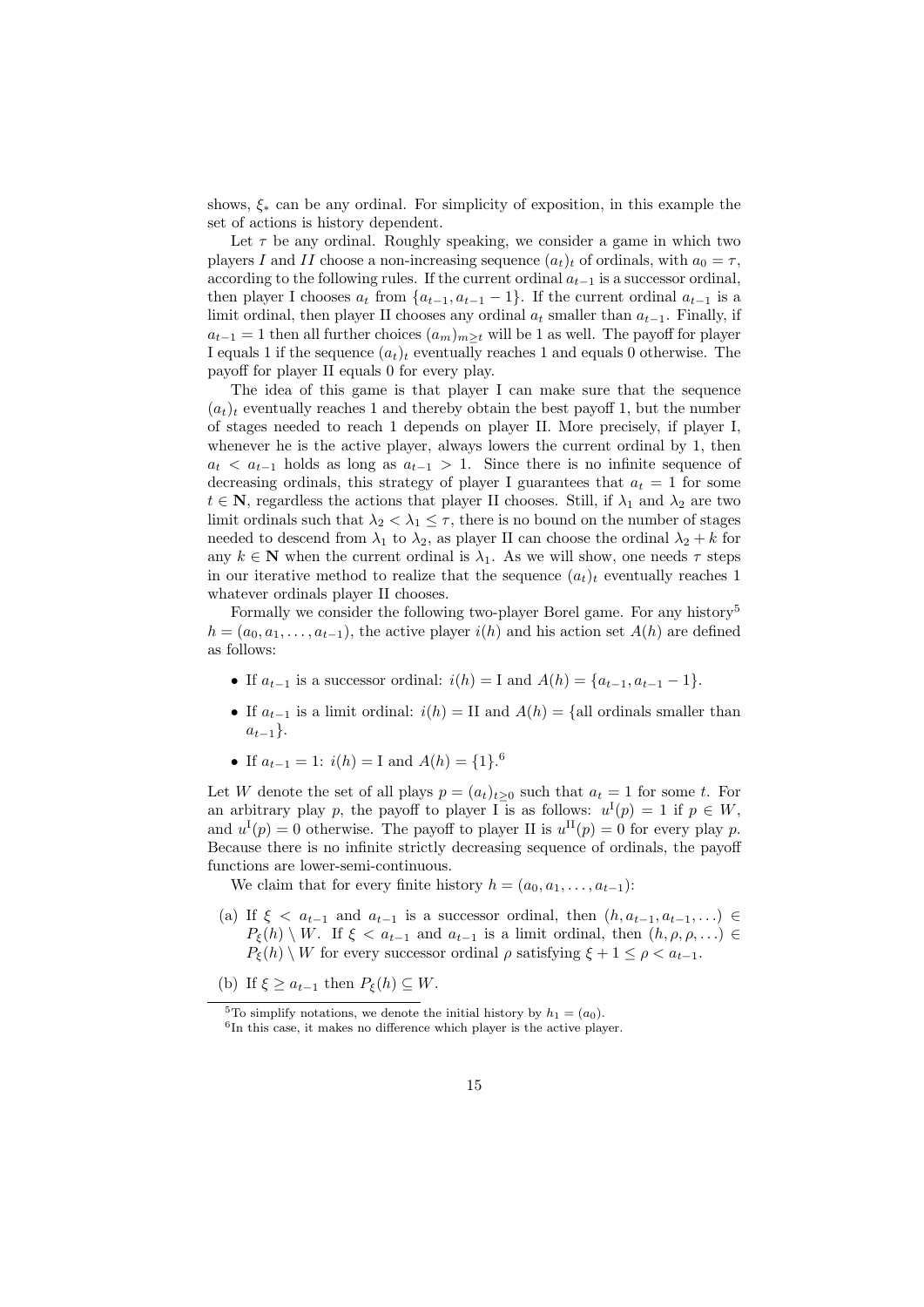In particular, this will imply that  $\xi_* = a_0 = \tau$ . The proof of the claim is by transfinite induction on  $\xi$ .

For  $\xi = 1$ , the claim is obvious.

Assume that the claim holds for some ordinal  $\xi$ . We will now prove the claim for  $\xi + 1$ .

Suppose that  $\xi + 1 < a_{t-1}$ . If  $a_{t-1}$  is a successor ordinal, then whichever action  $a_t \in \{a_{t-1}, a_{t-1} - 1\}$  player I chooses, we have  $\xi < a_t$ , and therefore the induction hypothesis implies that  $P_{\xi}(h, a_t) \setminus W$  is non-empty. Hence,  $\alpha_{\xi+1}(h)$  = 0 and  $(h, a_{t-1}, a_{t-1}, \ldots) \in P_{\xi+1}(h) \setminus W$ . If  $a_{t-1}$  is a limit ordinal, since player II can choose any successor ordinal  $\rho$  satisfying  $\xi + 1 \leq \rho < a_{t-1}$ , we obtain  $(h, \rho, \rho, \ldots) \in P_{\xi+1}(h) \setminus W$ .

Suppose that  $\xi + 1 \ge a_{t-1}$ . If  $\xi \ge a_{t-1}$  then, by the induction hypothesis and because the sequence  $(P_{\rho}(h))_{\rho}$  is monotonic non-increasing (by inclusion), we obtain  $P_{\xi+1}(h) \subseteq P_{\xi}(h) \subseteq W$ . Assume then that  $\xi + 1 = a_{t-1}$ . Since player I can choose the action  $a_t = \xi$ , and since  $P_{\xi}(h, \xi) \subseteq W$  by the induction hypothesis, it follows that  $P_{\xi+1}(h) \subseteq W$ .

Finally, let  $\xi$  be a limit ordinal, and assume that the claim holds for all ordinals  $\lambda < \xi$ . If either  $\xi < a_{t-1}$  or  $\xi > a_{t-1}$  then the respective parts of the claim for  $\xi$  follow by (5). Suppose then that  $\xi = a_{t-1}$  and take any play  $p \in P_{\xi}(h)$ . We will show that  $p \in W$ . Let  $a_t$  denote the action in p right after h. Since  $p \in P_{\xi}(h)$  and  $a_t < \xi$ , we have  $p \in P_{a_t+1}(h)$ , and hence  $p \in P_{a_t}(h, a_t)$ . By the induction hypothesis,  $p \in W$  as desired.

# 4.2 Other applications of the technique

The driving force behind the proof is the following property, that holds in games with perfect information. Denote by  $h$  the current finite history. Suppose that for every possible action a,  $v(h, a)$  is the minimal continuation payoff possible for the decision maker at  $h$  if he chooses  $a$ , and suppose that if the decision maker chooses the action  $a_0$ , he is supposed to get a payoff x which is at least  $\max_{a \in A} v(h, a)$ . Then even if the decision maker at h will eventually receive a payoff higher than x after playing  $a_0$  at h, one can construct a strategy profile that ensures that he plays  $a_0$ , and is punished by  $v(h, a)$  otherwise.

This property does not hold, e.g., for mixed equilibria in sequential games with simultaneous moves, because in such games, if the continuation payoffs change, then the set of mixed equilibria may change as well, and a deviation from the original mixed equilibrium may not be detected.

The property does hold for extensive-form correlated equilibria in games with simultaneous moves. In this type of equilibrium, a mediator sends a private signal to each player at every stage. If the signal contains a recommended action for the current stage, as well as the recommendations made to all players in the previous stage, then a deviation from the recommendation is detected immediately and can be punished. We hope that our approach can be used to prove the existence of an extensive-form correlated equilibrium in multi-player Borel games with simultaneous moves.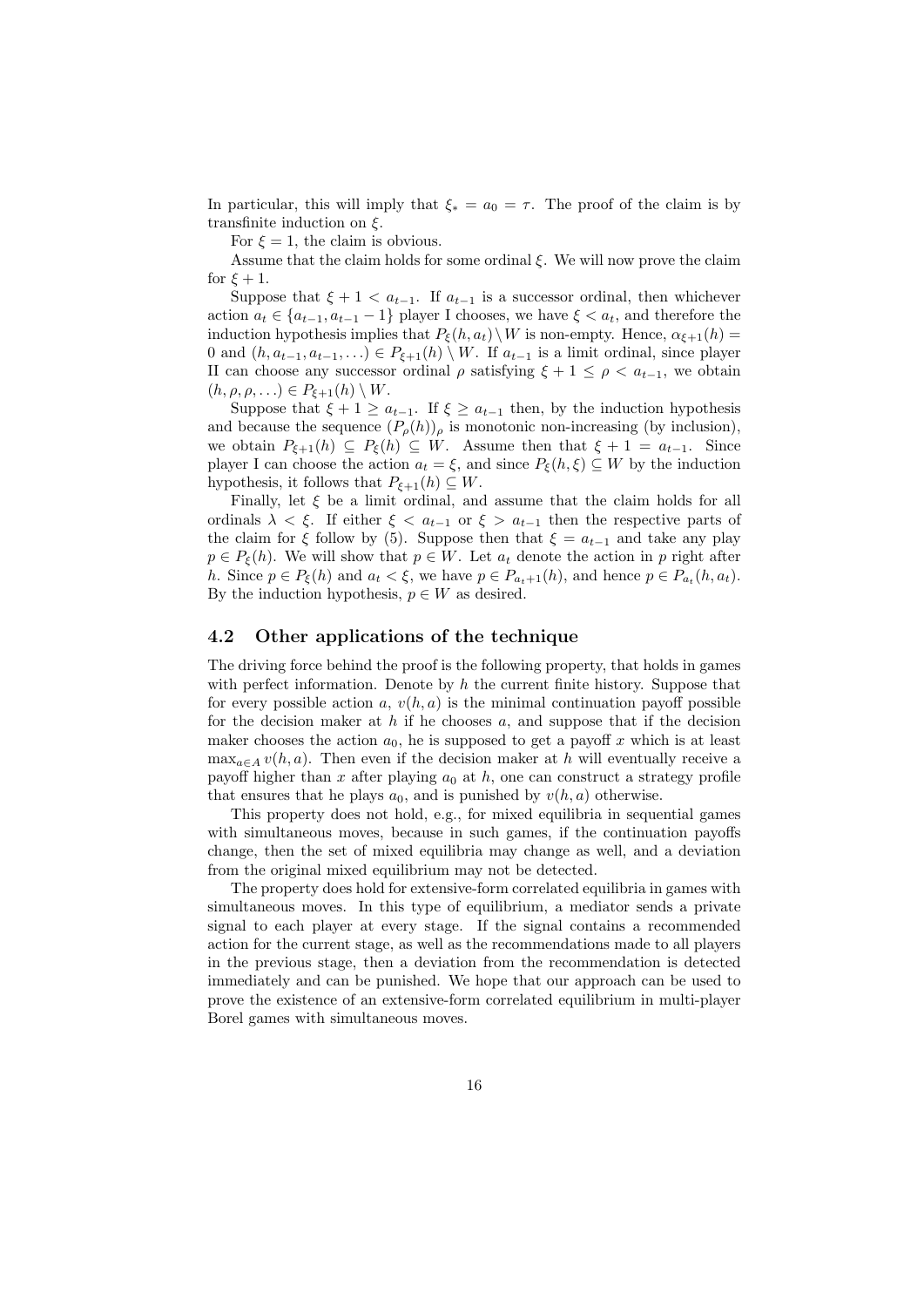#### 4.3 Tightness of the result

It is well known that a 0-equilibrium, and therefore also a subgame-perfect 0 equilibrium, may fail to exist when the range of the payoff functions is not finite.

As the following example shows, when there are infinitely many players, a subgame-perfect 0-equilibrium need not exist even when the range of the payoff functions is finite. Suppose that the set of players is the set  $N$  of natural numbers, and the set of actions is  $A = \{a, b\}$ . Each player  $t \in \mathbb{N}$  plays only once, at stage t. The payoff of player t is 1 if he played b, 2 if he played  $a$ and some player  $j > t$  played b, and 0 if he played a and every player  $j > t$ also played a. We claim that there is no subgame-perfect 0-equilibrium in this game. Suppose to the contrary that  $\sigma$  is a subgame-perfect 0-equilibrium. Since every player can guarantee 1 by simply playing action  $b$ , it cannot happen in any subgame that  $\sigma$  prescribes for all further players to play action a. This means in particular that, with respect to  $\sigma$ , infinitely many players play action b, and receive 1. But then each of those players is better off by deviating to a and receiving 2.

#### 4.4 Chance moves

Borel games are deterministic, and the sequence of actions chosen by the players uniquely determines the outcome. In many situations there are chance moves along the game, where actions are chosen according to a known probability distribution. This situation is equivalent to the case where there is an additional player who follows a specific non-deterministic strategy, whatever the other players play. There are indications that our proof can be adapted to this more general situation, and this will be done elsewhere.

#### 4.5 Positive recursive Borel games

Recursive Borel games are games where some finite histories are terminating, in the sense that once they occur the payoff is determined (and the play that follows them does not affect the players' payoffs), and the payoff of every infinite (non-terminating) play is 0. Various positional games that are studied in the computer science literature have this form. The significance of this class of games to game theory was exhibited in the context of stochastic games by Vieille (2000a,b), who used it as a step to proving the existence of an equilibrium payoff in every two-player stochastic game. A recursive Borel game is called positive if the terminal payoffs are positive for both players.

Flesch et al. (2010) studied positive recursive Borel game with finitely many states; these are positional games that are played on a finite directed graph, where each vertex is controlled by some player, and when the game reaches some vertex, the controlling player can choose whether to terminate the game, or whether to continue the game by choosing one of the edges that leaves the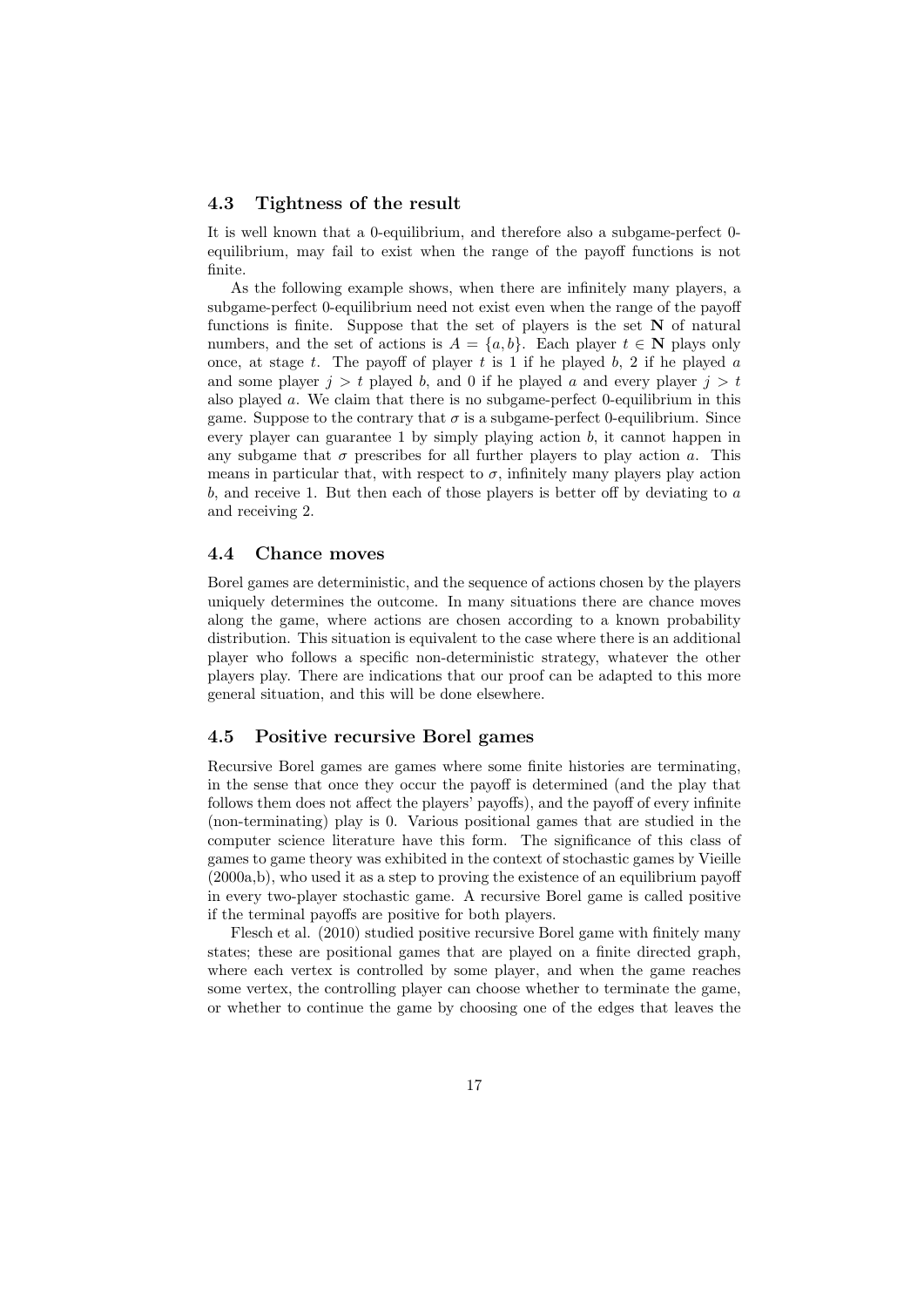vertex. The terminal payoff, which is positive for all players, depends only on the vertex where termination occurred, and not on the whole past play.

Flesch et al. (2010) prove that every such game admits a subgame-perfect 0 equilibrium.<sup>7</sup> In their proof, they define for every vertex s a sequence  $(\alpha_k(s))_{k\in\mathbb{N}}$ that is similar to our sequence  $(\alpha_{\xi}(h))_{\xi}$ , they prove that this sequence is nondecreasing, and, because there are finitely many vertices, they deduce that there is  $k_* \in \mathbb{N}$  such that  $\alpha_{k_*+1}(s) = \alpha_{k_*}(s)$  for every vertex s. They then use a similar construction of the subgame-perfect 0-equilibrium as the one that we used.

In Borel games every history is a different vertex. Therefore one needs to employ a much more delicate construction, that differs from the one in Flesch et al. (2010) in two respects. First, when the number of vertices is infinite, there need not be  $k_* \in \mathbb{N}$  such that  $\alpha_{k_*+1}(s) = \alpha_{k_*}(s)$  for every vertex s, and therefore  $(\alpha_{\xi}(h))_{\xi}$  should be defined for every ordinal. Second, since play never terminates, one has to deal with plays of infinite length and introduce the sets  $(P_{\xi}(h))_{\xi}$ .

It turns out that for positive recursive Borel games our construction can be simplified, and a single odd iteration is sufficient to show that  $P_{\xi}(h)$  is not empty for limit ordinals  $\xi$ .

## 4.6 Borel games with general payoffs

Example 3 in Solan and Vieille (2003) shows that without the condition that payoffs are lower-semi-continuous, a subgame-perfect  $\varepsilon$ -equilibrium need not exist. However, Solan and Vieille (2003) show that a subgame-perfect  $\varepsilon$ -equilibrium does exist if one allows behavior strategies. The existence of a subgame-perfect  $\varepsilon$ -equilibrium in behavior strategies was proved in other setups where the payoff functions are not lower-semi-continuous, see, e.g., Solan (2005) and Mashiah-Yaakovi (2009).

In our proof, the lower-semi-continuity of the payoff functions was used only in the last part, to show that any deviation  $\sigma^j$  that differs from  $\sigma_*^j$  infinitely many times cannot be profitable, as soon as any deviation  $\sigma^j$  that differs from  $\sigma_*^j$  finitely many times is not profitable. We do not know how the proof should be adapted to handle general payoff functions.

In fact, the following example shows that our definition of  $\alpha_{\xi}$  and  $P_{\xi}$  is not appropriate for general Borel games. Consider a two-player Borel game with  $A = \{a, b\}$ . The payoff functions of the two players are as follows:

| Condition                                    | $u^1(h)$ | $u^2(h)$ |
|----------------------------------------------|----------|----------|
| Both players played b finitely many times    |          |          |
| Only player 1 played $b$ finitely many times |          |          |
| Only player 2 played b finitely many times   |          | റ        |
| No player played $b$ finitely many times     |          |          |

 $7$ When transitions are random, Flesch et al.  $(2010)$  prove the existence of a subgameperfect  $\varepsilon$ -equilibrium, for every  $\varepsilon > 0$ .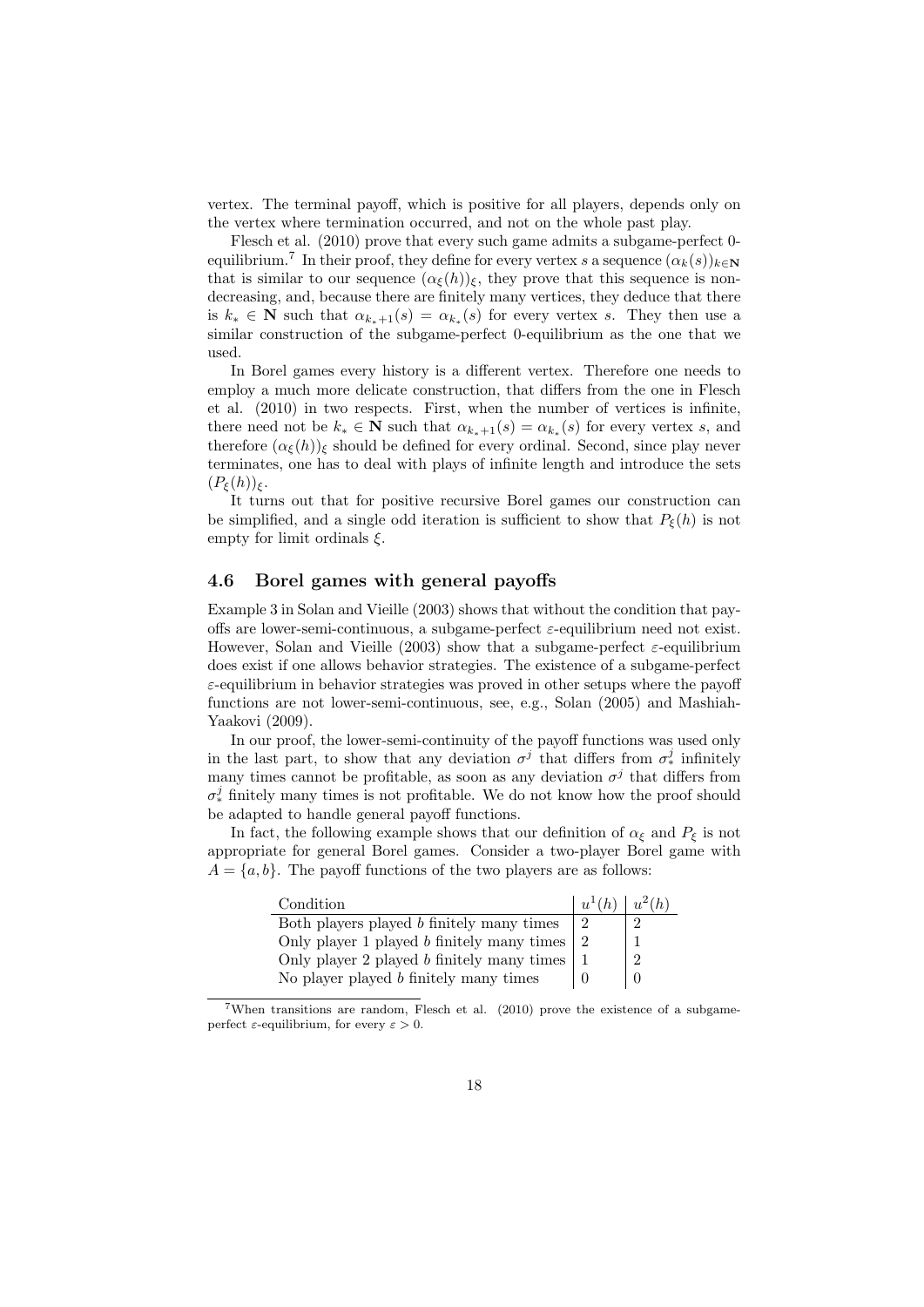Note that  $u^1$  and  $u^2$  are not lower-semi-continuous. Playing b finitely many times is a dominant strategy for both players, so that the unique subgameperfect 0-equilibrium payoff is  $(2, 2)$ . However, one can verify that for every finite history h and every ordinal  $\xi$ ,  $P_{\xi}(h)$  contains all plays in which at least one player plays b finitely many times, so that the Folk Theorem, Theorem 18, does not hold, and our construction of the subgame-perfect 0-equilibrium in the proof of Theorem 9 is invalid.

# References

- [1] Emerson E.A., Jutla C.S. and Sistla A.P. (2001) On Model Checking for the  $\mu$ -Calculus and its Fragments. Theoretical Computer Science, 258, 491-522.
- [2] Flesch J., Kuipers J., Schoenmakers G. and Vrieze K. (2010) Subgame Perfection in Positive Recursive Games with Perfect Information, Mathematics of Operations Research, DOI:10.1287/moor.1090.0437.
- [3] Gale D. and Stewart F.M. (1953) Infinite Games with Perfect Information. Contributions to the Theory of Games, Volume II, Annals of Mathematical Studies, 28, 254-266.
- [4] Grädel E. (2004) Positional Determinacy of Infinite Games. STACS 2004, Lecture Notes in Computer Science, 2996, 4-18.
- [5] Kechris A.S. (1995) Classical Descriptive Set Theory. Graduate Texts in Mathematics, 156. Springer.
- [6] Kuipers J., Flesch J., Schoenmakers G. and Vrieze K. (2008) Pure Subgame-Perfect Equilibria in Free Transition Games. European Journal of Operational Research, 199, 442-447.
- [7] Maitra A. and Sudderth W. (1993) Borel Stochastic Games with Limsup Payoffs. The Annals of Probability, 21, 861-885.
- [8] Martin D.A. (1975) Borel Determinacy. Annals of Mathematics, 102, 363- 371.
- [9] Mashiah-Yaakovi A. (2009) Subgame-Perfect Equilibrium in Stopping Games with Perfect Information. Preprint.
- [10] Mertens J.-F. (1987) Repeated Games. Proceedings of the International Congress of Mathematicians, 1, (Berkeley, California, 1986), 1528-1577, American Mathical Society, Providence, RI.
- [11] Schilling K. and Vaught R. (1983) Borel Games and the Baire Property. Transactions of the American Mathematical Society, 279, 411-428.
- [12] Selten R. (1965) Spieltheoretische Behandlung eines Oligopolm-odells mit Nachfrageträgheit. Zeitschrift für die gesamte Staat-wissenschaft, 121, 301-324 and 667-689.